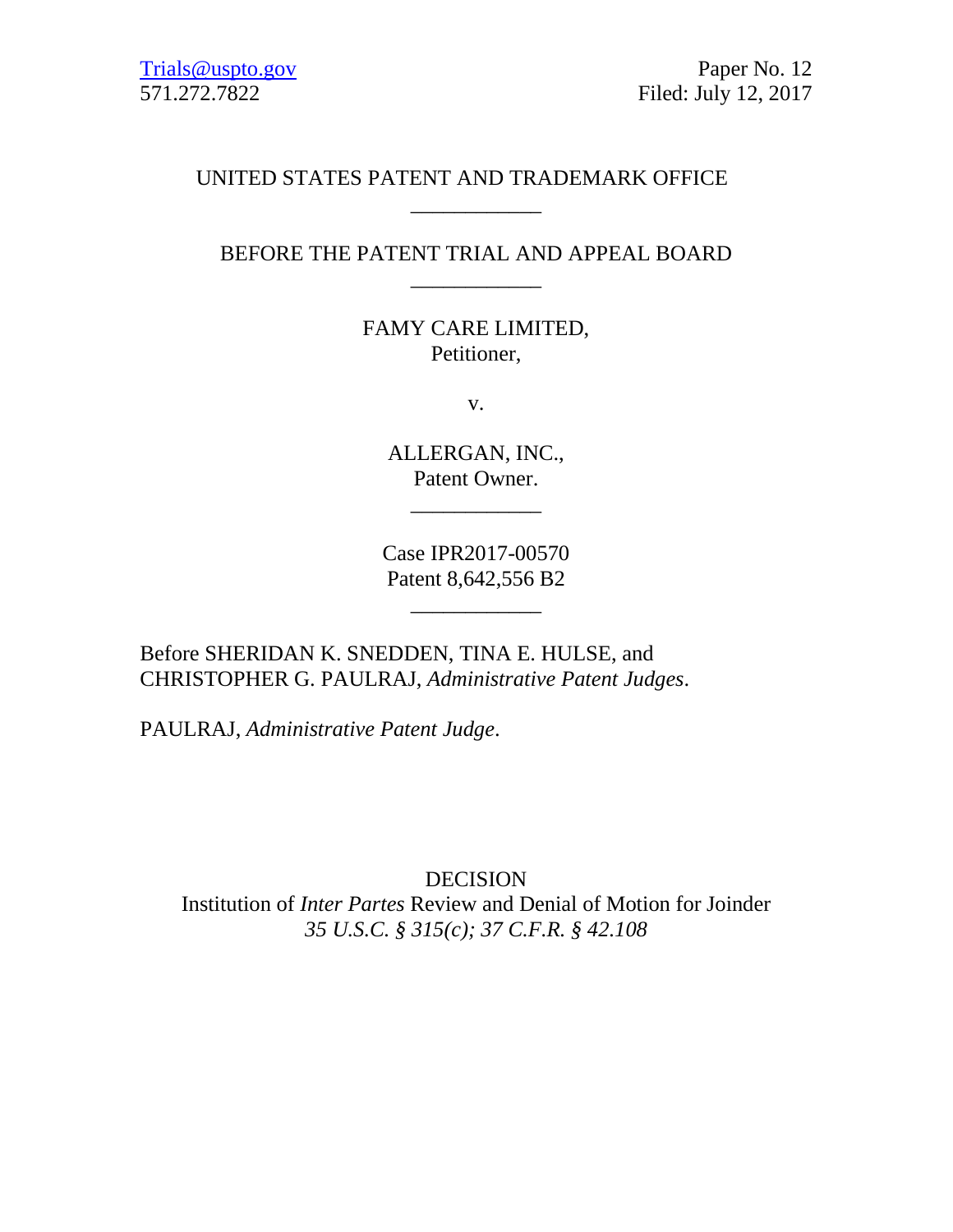#### I. INTRODUCTION

Famy Care Limited ("Famy Care" or "Petitioner") filed a Petition, seeking an *inter partes* review of claims 1–20 of U.S. Patent No. 8,642,556 B2 ("the '556 patent," Ex. 1001). Paper 4 ("Pet"). Allergan, Inc. ("Allergan" or "Patent Owner") did not file a Preliminary Response to the Petition.

Along with the Petition, Petitioner filed a Motion for Joinder to join this proceeding with *Mylan Pharmaceuticals Inc. v. Allergan, Inc.*, IPR2016-01129. Paper 5 ("Mot"). Patent Owner filed an Opposition to the Motion for Joinder. Paper 9.

For the reasons stated below, we deny Petitioner's motion for joinder.

As for the Petition, we have jurisdiction under 35 U.S.C. § 314, which provides that an *inter partes* review may not be instituted "unless . . . there is a reasonable likelihood that the petitioner would prevail with respect to at least 1 of the claims challenged in the petition." 35 U.S.C. § 314(a). Upon considering the Petition, we determine that Petitioner has established a reasonable likelihood that it would prevail in showing the unpatentability of claims 1–20. Accordingly, we institute an *inter partes* review of those claims.

### *A. Related Proceedings*

The parties identify petitions for *inter partes* review previously filed by other petitioners that challenge the claims of the '556 patent and related patents. Pet. 4–5; Paper 8, 2–3. Certain petitions were terminated before decisions on institution were entered. *Id.* Other petitions have been granted and *inter partes* review has been instituted for the following U.S. Patents: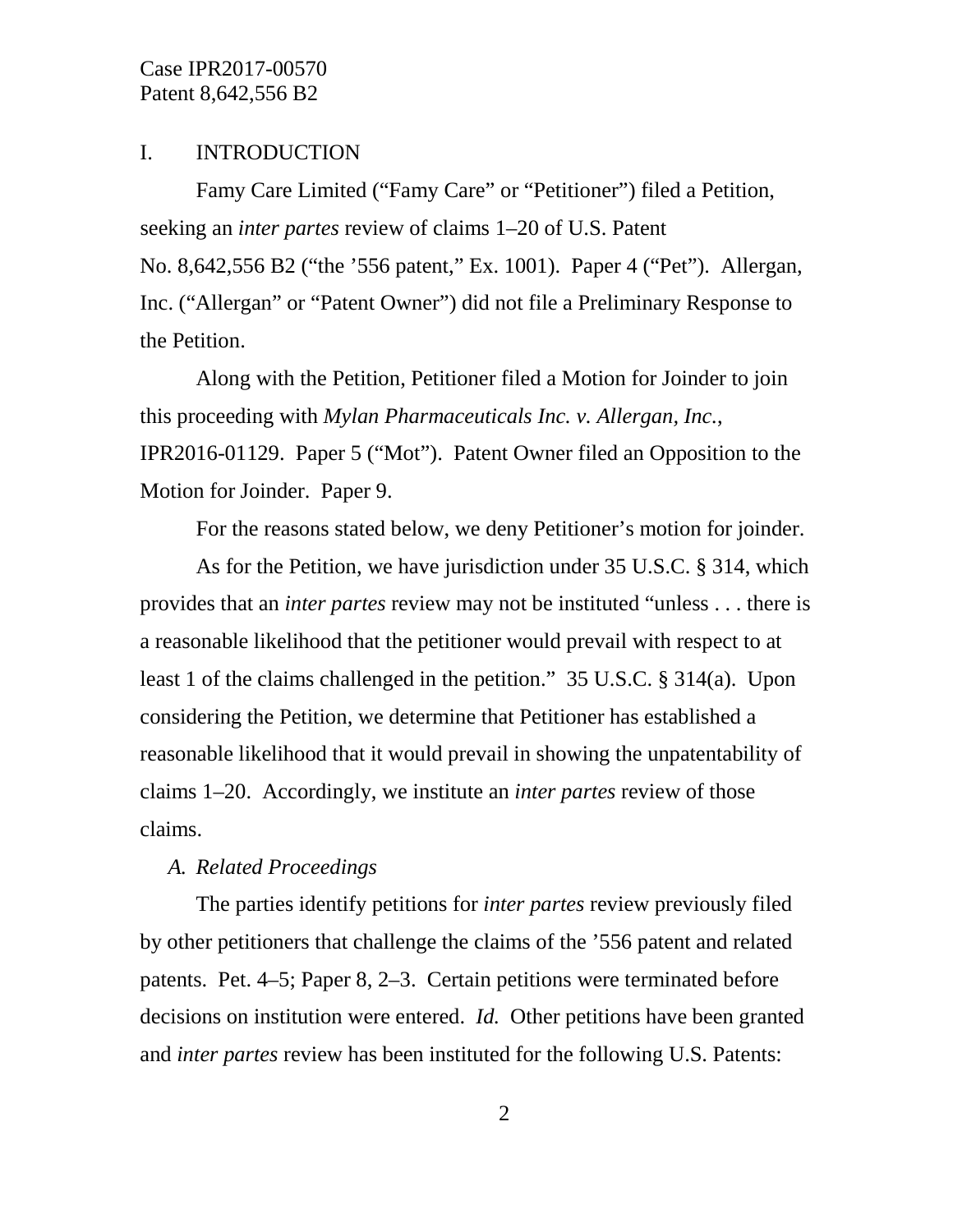U.S. Patent No. 8,633,162 (IPR2016-01130, IPR2017-00599, IPR2017- 00583); U.S. Patent No. 8,685,930 (IPR2016-01127, IPR2017-00594, IPR2017-00576); U.S. Patent No. 8,629,111 (IPR2016-01128, IPR2017- 00596, IPR2017-00578); U.S. Patent No. 8,642,556 (IPR2016-01129, IPR2017-00598, IPR2017-00579); U.S. Patent No. 8,648,048 (IPR2016- 01131, IPR2017-00600, IPR2017-00585); and U.S. Patent No. 9,248,191 (IPR2016-01132, IPR2017-00601, IPR2017-00586). Paper 8, 3.

The parties also identify several district court cases that may affect or be affected by a decision in this proceeding: *Allergan, Inc. v. Teva Pharmaceuticals USA, Inc.*, No. 2:15-cv-01455 (E.D. Tex.); *Allergan, Inc., v. Innopharma, Inc.*, No. 2:15-cv-1504 (E.D. Tex.); *Allergan, Inc. v. Famy Care, Ltd.*, No. 2:16-cv-0401 (E.D. Tex.); and *Allergan, Inc. v. DEVA Holding AS*, No. 2:16-cv-1447 (E.D. Tex.). Pet. 5; Paper 8, 2.

Petitioner has also sought *inter partes* review for related patents in the following proceedings: IPR2017-00566 (U.S. Patent No. 8,648,048 B2), IPR2017-00567 (U.S. Patent No. 8,629,111 B2), IPR2017-00568 (U.S. Patent No. 8,633,162 B2), IPR2017-00569 (U.S. Patent No. 9,248,191 B2), and IPR2017-00571 (U.S. Patent No. 8,685,930 B2).

*B. The '556 Patent (Ex. 1001)*

The '556 patent generally relates to methods of providing therapeutic effects using cyclosporin components, and more specifically to a formulation containing, *inter alia*, cyclosporin-A ("CsA") and castor oil emulsions for treating dry eye syndrome (i.e., keratoconjunctivitis sicca). Ex. 1001, 1:18–20, 1:58–65, 2:63–64. According to the specification, the prior art recognized the use of emulsions containing CsA and CsA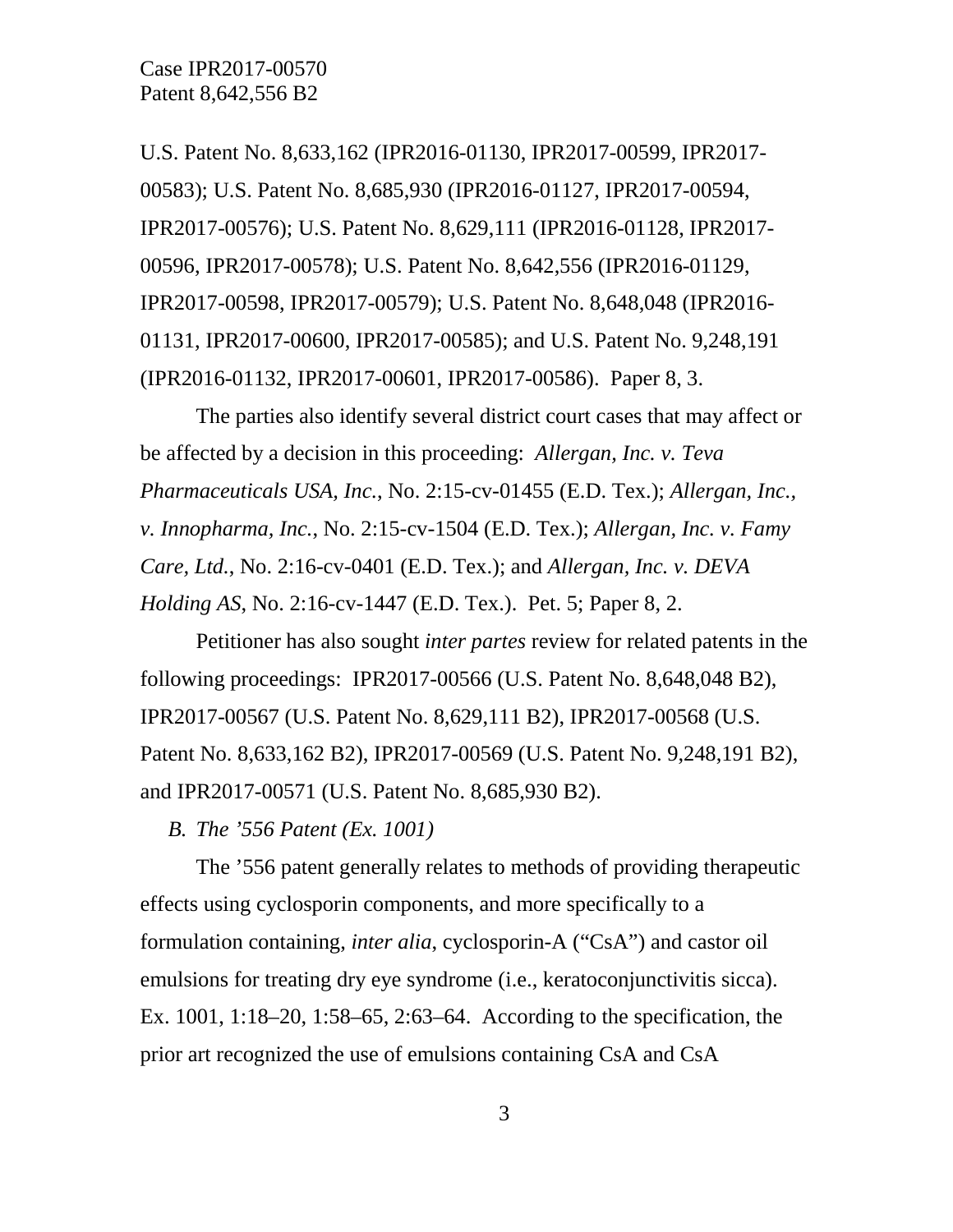derivatives to treat ophthalmic conditions. *Id.* at 1:26–65. The specification notes, however, that "[o]ver time, it has been apparent that cyclosporin A emulsions for ophthalmic use preferably have less than 0.2% by weight of cylcosporin A." *Id.* at 1:66–2:1. Moreover, if reduced amounts of CsA are used, reduced amounts of castor oil are needed because one of the functions of castor oil is to solubilize cyclosporin A. *Id.* at 1:66–2:6.

Accordingly, the specification states that "[i]t has been found that the relatively increased amounts of hydrophobic component together with relatively reduced, yet therapeutically effective, amounts of cyclosporin component provide substantial and advantageous benefits." *Id.* at 2:35–38. The relatively high concentration of hydrophobic component provides for a more rapid breaking down of the emulsion in the eye, which reduces vision distortion and/or facilitates the therapeutic efficacy of the composition. *Id.* at 2:42–48. Furthermore, using reduced amounts of cyclosporin component mitigates against undesirable side effects or potential drug interactions. *Id.* at 2:48–51.

The patent identifies two particular compositions that were selected for further testing, as shown below:

|                             | Composition I<br>$wt$ % | Composition II<br>wt % |  |
|-----------------------------|-------------------------|------------------------|--|
| Cyclosporin A               | 0.1                     | 0.05                   |  |
| Castor Oil                  | 1.25                    | 1.25                   |  |
| Polysorbate 80              | 1.00                    | 1.00                   |  |
| Premulen ®                  | 0.05                    | 0.05                   |  |
| Glycerine                   | 2.20                    | 2.20                   |  |
| Sodium hydroxide            | $q_{s}$                 | qs                     |  |
| Purified Water              | qs                      | qs                     |  |
| pН                          | $7.2 - 7.6$             | $7.2 - 7.6$            |  |
| Weight Ratio of Cyclosporin | 0.08                    | 0.04                   |  |
| A to Castor Oil             |                         |                        |  |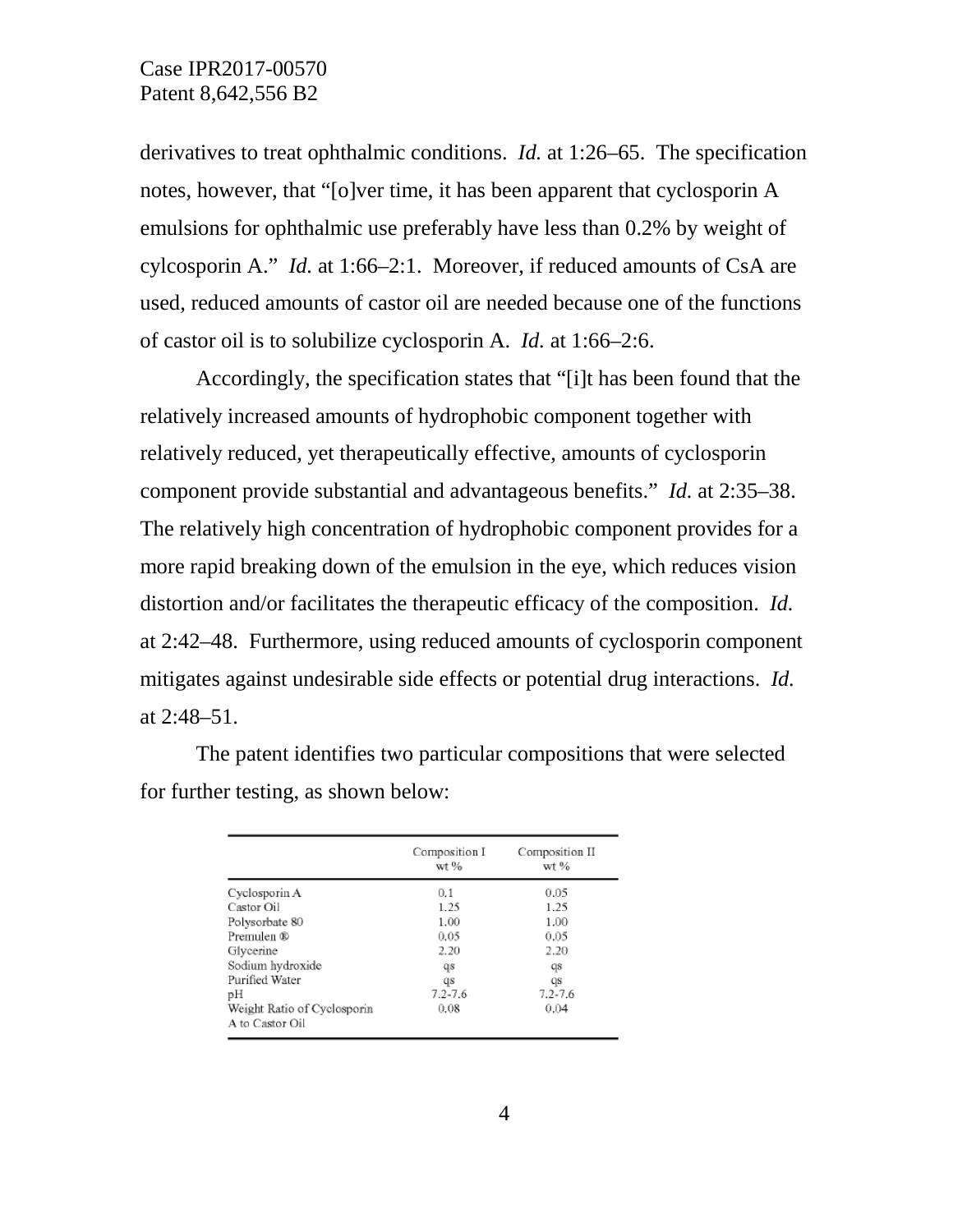*Id.* at 15:1–13. Based on the results of a Phase III clinical study, the specification concludes that "Composition II . . . provides overall efficacy in treating dry eye disease substantially equal to that of Composition I." *Id.* at 15:18–22. The patent indicates that "[t]his is surprising for a number of reasons." *Id.* at 15:23. According to the specification, a reduced concentration of CsA in Composition II would have been expected to result in reduced overall efficacy in treating dry eye disease. *Id.* at 15:24–26. Moreover, although the large amount of castor oil relative to the amount of CsA in Composition II might have been expected to cause increased eye irritation, it was found to be substantially non-irritating in use. *Id.* at 15:26– 32. Accordingly, the specification states that physicians can prescribe Composition II "to more patients and/or with fewer restrictions and/or with reduced risk of the occurrence of adverse events, e.g., side effects, drug interactions and the like, relative to providing Composition I." *Id.* at 15:54– 58.

*C. Illustrative Claims*

Petitioner challenges claims 1–20 of the '556 patent. Independent claim 1 is illustrative, and is reproduced below:

1. A first topical ophthalmic emulsion for treating an eye of a human, wherein the first topical ophthalmic emulsion comprises cyclosporin A in an amount of about 0.05% by weight, polysorbate 80, acrylate/C10-30 alkyl acrylate crosspolymer, water, and castor oil in an amount of about 1.25% by weight; and

wherein the first topical ophthalmic emulsion is therapeutically effective in treating dry eye disease; and

wherein the first topical ophthalmic emulsion provides overall efficacy substantially equal to a second topical ophthalmic emulsion comprising cyclosporin A in an amount of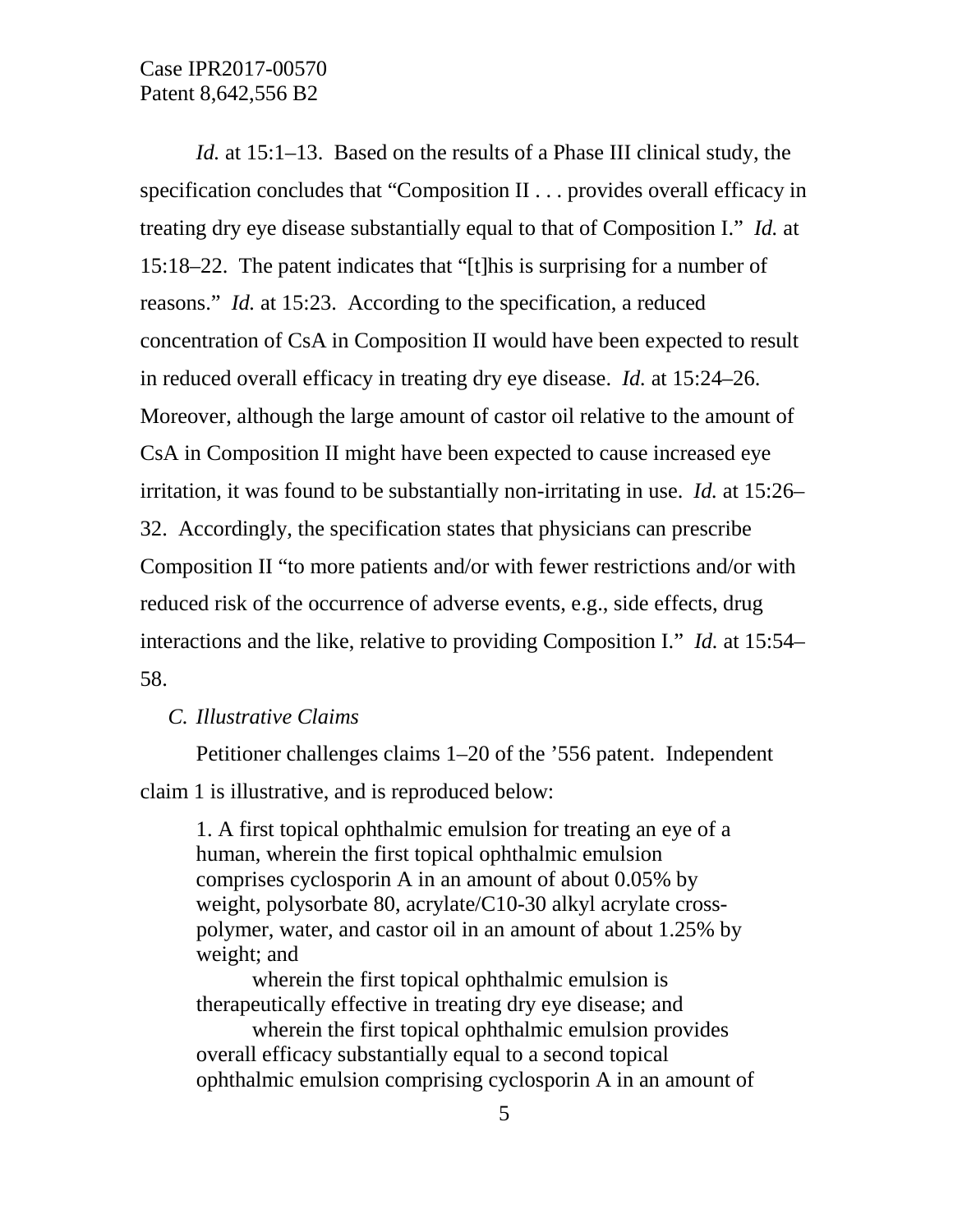$\overline{a}$ 

about 0.1% by weight and castor oil in an amount of about 1.25% by weight.

Independent claims 13, 14, and 15 also recite a topical ophthalmic emulsion comprising CsA in an amount of about 0.05% by weight and castor oil in an amount of 1.25% by weight, and further specify particular amounts for other components.

### *D. Asserted Grounds of Unpatentability*

Petitioner challenges the patentability of the claims of the '556 patent on the following grounds:

| <b>References</b>                               | <b>Basis</b> | Claim(s) challenged |
|-------------------------------------------------|--------------|---------------------|
| Ding '979 $^1$                                  | \$102        | $1 - 20$            |
| Ding '979 and Sall <sup>2</sup>                 | \$103(a)     | $1 - 20$            |
| Ding '979, Sall, and Glonek <sup>3</sup>        | \$103(a)     | 14 and 19           |
| Ding '979, Sall, and<br>Acheampong <sup>4</sup> | \$103(a)     | 11, 18, and 20      |
| Ding '979, Sall, Glonek, and<br>Acheampong      | \$103(a)     | 19                  |

<span id="page-5-0"></span><sup>1</sup> Ding et al., US 5,474,979, issued Dec. 12, 1995 (Ex. 1006).

<span id="page-5-1"></span><sup>2</sup> Sall et al., *Two Multicenter, Randomized Studies of the Efficacy and Safety of Cyclosporine Ophthalmic Emulsion in Moderate to Severe Dry Eye* 

*Disease*, 107 OPHTHALMOLOGY 631–39 (2000) (Ex. 1007).

<span id="page-5-3"></span><sup>4</sup> Acheampong et al., *Cyclosporine Distribution into the Conjunctiva, Cornea, Lacrimal Gland, and Systemic Blood Following Topical Dosing of Cyclosporine to Rabbit, Dog, and Human Eyes*, LACRIMAL GLAND, TEAR FILM, AND DRY EYE SYNDROMES 2: BASIC SCIENCE AND CLINICAL

RELEVANCE 1001–04 (David A. Sullivan et al. eds., 1998) (Ex. 1008).

<span id="page-5-2"></span><sup>&</sup>lt;sup>3</sup> Glonek et al., US 5,578,586, issued Nov. 26, 1996 (Ex. 1009).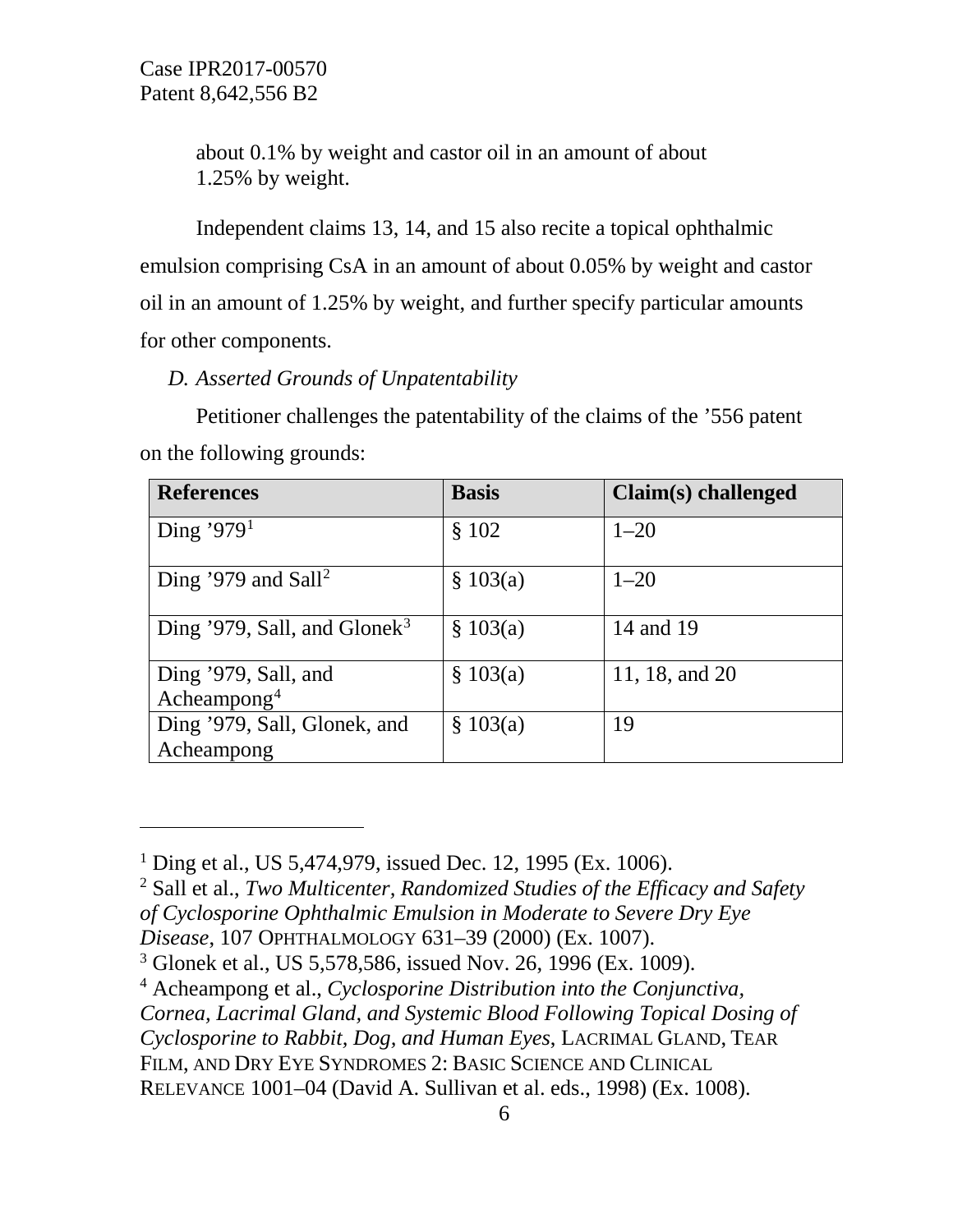Petitioner further relies upon the declarations of Dr. Peter Kador (Ex. 1002) and Dr. Michael A. Lemp (Ex. 1003).

### II. ANALYSIS

### *A. Motion for Joinder*

Famy Care requests joinder with IPR2016-01129, which was instituted as to claims 1–20 of the '556 patent based on a petition filed by Mylan Pharmaceuticals Inc. ("Mylan").

Based on authority delegated to us by the Director, we have discretion to join an *inter partes* review to a previously instituted *inter partes* review. 35 U.S.C. § 315(c). Section 315(c) provides, in relevant part, that "[i]f the Director institutes an inter partes review, the Director, in his or her discretion, may join as a party to that inter partes review any person who properly files a petition under section 311." *Id.* When determining whether to grant a motion for joinder we consider factors such as timing and impact of joinder on the trial schedule, cost, discovery, and potential simplification of briefing. *Kyocera Corp. v. SoftView, LLC*, Case IPR2013-00004, slip op. at 4 (PTAB Apr. 24, 2013) (Paper 15).

Although Famy Care's Petition is similar to Mylan's Petition in terms of the patentability challenges presented, it differs in its presentation of arguments. For example, Famy Care relies upon the declarations of Dr. Kador (Ex. 1002) and Dr. Lemp (Ex. 1003) to support its Petition, whereas Mylan relies upon the declaration of Mansoor Amiji, Ph.D. Famy Care also presents additional arguments and evidence regarding secondary considerations that were not presented with Mylan's Petition. Pet. 58–78.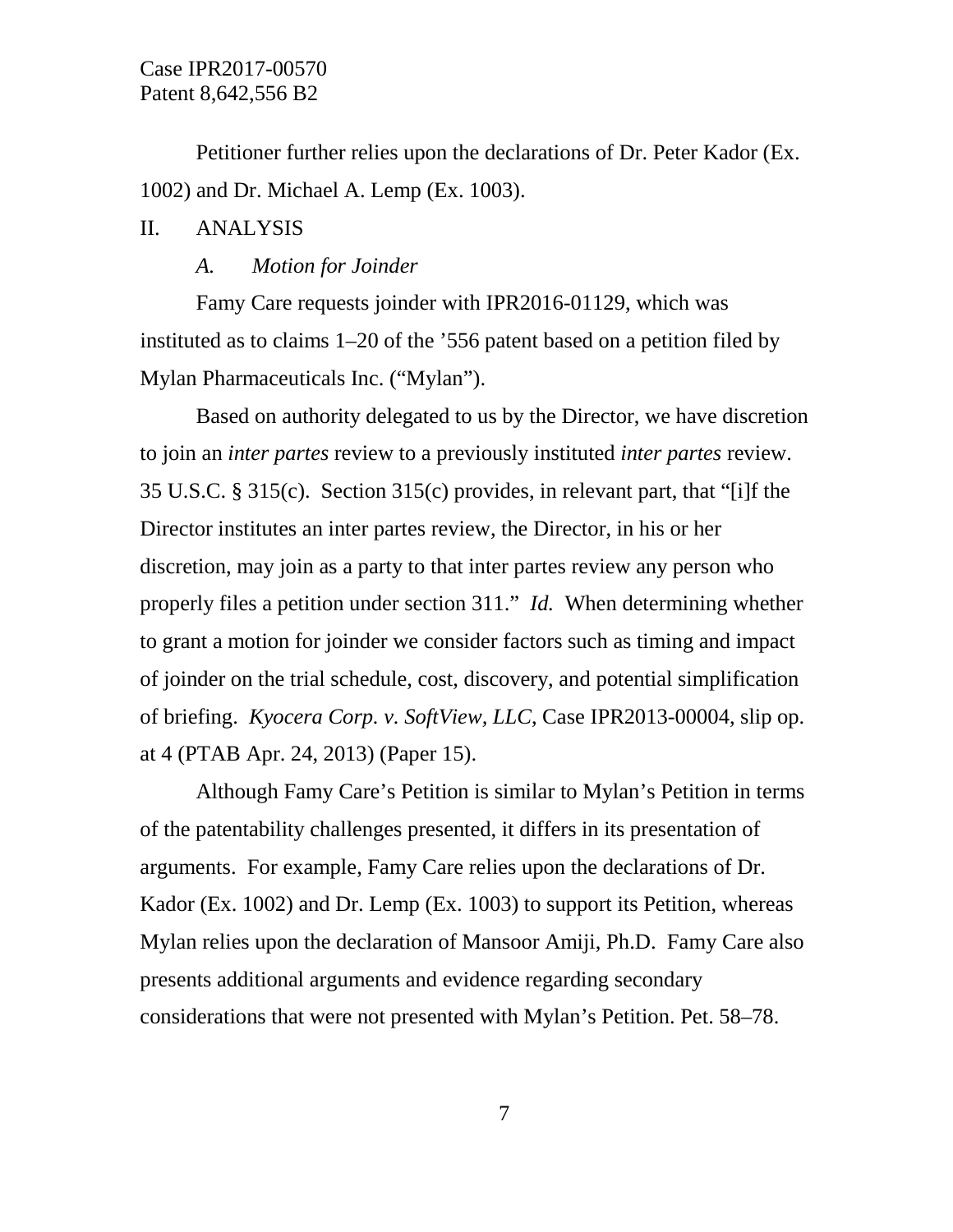Allergan asserts that there are "significant differences between Famy Care's petition and Mylan's petition." Paper 9, 1. Nevertheless, Allergan indicated that it will not oppose joinder if Famy Care agrees to participate in the joined proceedings under the following conditions:

1. Famy Care agrees to rely solely on Mylan's expert;

2. Famy Care agrees to consolidated briefing subject to the word count limits for a single party except for motions that involve only Famy Care;

3. Famy Care agrees that cross-examination of Patent Owner's witnesses will occur within the timeframe that the rules allot for one party; and

4. Famy Care agrees that Mylan will conduct the oral argument.

*Id.*

In its Reply in support of the Motion for Joinder, Famy Care indicates that it only agrees to one of Allergan's conditions—to conduct the crossexamination of Patent Owner's witnesses within the timeframe allotted for one party. Paper 10, 1. Famy Care, however, states that it cannot agree to forgo reliance on its expert declarants because its experts "include a distinguished clinician who can provide the Board a valuable perspective on the secondary considerations arguments Allergan leans heavily on." *Id.* at 2. Famy Care also asserts that it cannot agree to limit its briefing in the joined proceeding on the basis that it "believes additional briefing, including on its secondary considerations arguments, will give [Famy Care] a fair chance to present its own arguments and aid the Board in considering the instituted grounds." *Id.* at 4. Famy Care only agrees to "consolidate its briefing with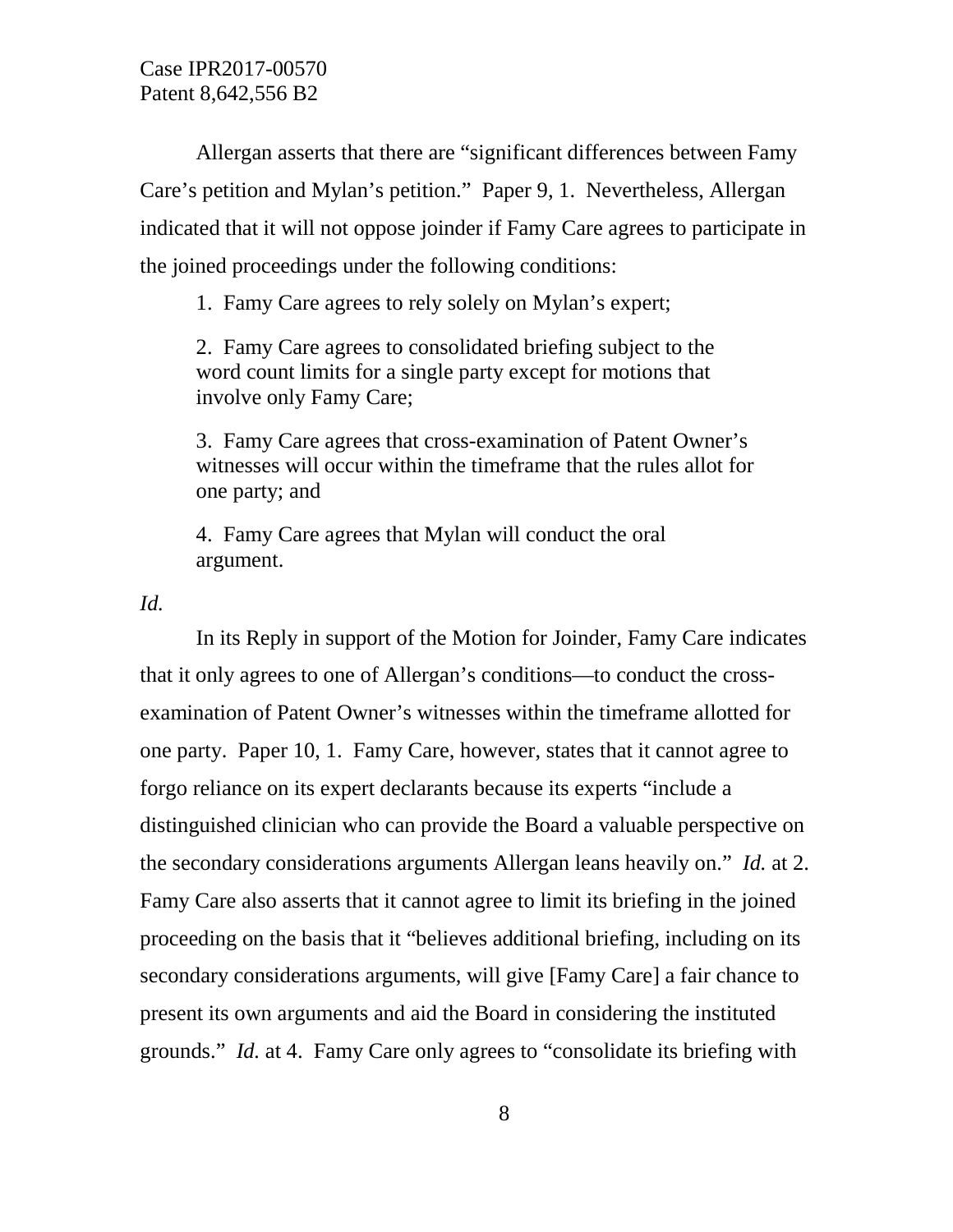Mylan if permitted separate briefing of up to seven pages (including but not limited to arguments on which Mylan lacks standing, or [Famy Care] and Mylan disagree)." *Id.* Finally, with respect to oral arguments, Famy Care agrees to have Mylan argue first, but asserts a right to "present its own arguments (if necessary) only on issues where the Petitioners disagree, or where Mylan has no standing to address, all within the allotted time for one party." *Id.* at 3.

Under the circumstances, we determine that joinder of Famy Care to IPR2016-01129 is not appropriate. Famy Care argues that if an *inter partes* review is instituted based on its Petition, "but joinder is denied, Allergan would be compelled to go through duplicative discovery to defend against two IPR petitions, and the Board would be required to consider similar arguments on the same ground twice." *Id.* at 4. As noted above, however, Famy Care does not concede to simply taking a "silent understudy" role with respect to Mylan, and instead seeks the opportunity to present additional arguments, briefing, and evidence, including two additional expert declarations, beyond what is being considered based on Mylan's Petition in IPR2016-01129. Moreover, to the extent that a denial of joinder would result in duplicative proceedings for Allergan, we note that Allergan has opposed joinder in this instance. Accordingly, we determine that joinder under these conditions would not "secure the just, speedy, and inexpensive resolution" of the proceeding. *See* 37 C.F.R. § 42.1(b). Thus, Famy Care's Motion for Joinder is denied.

Having determined that joinder is not appropriate, we now consider Famy Care's Petition on the merits.

9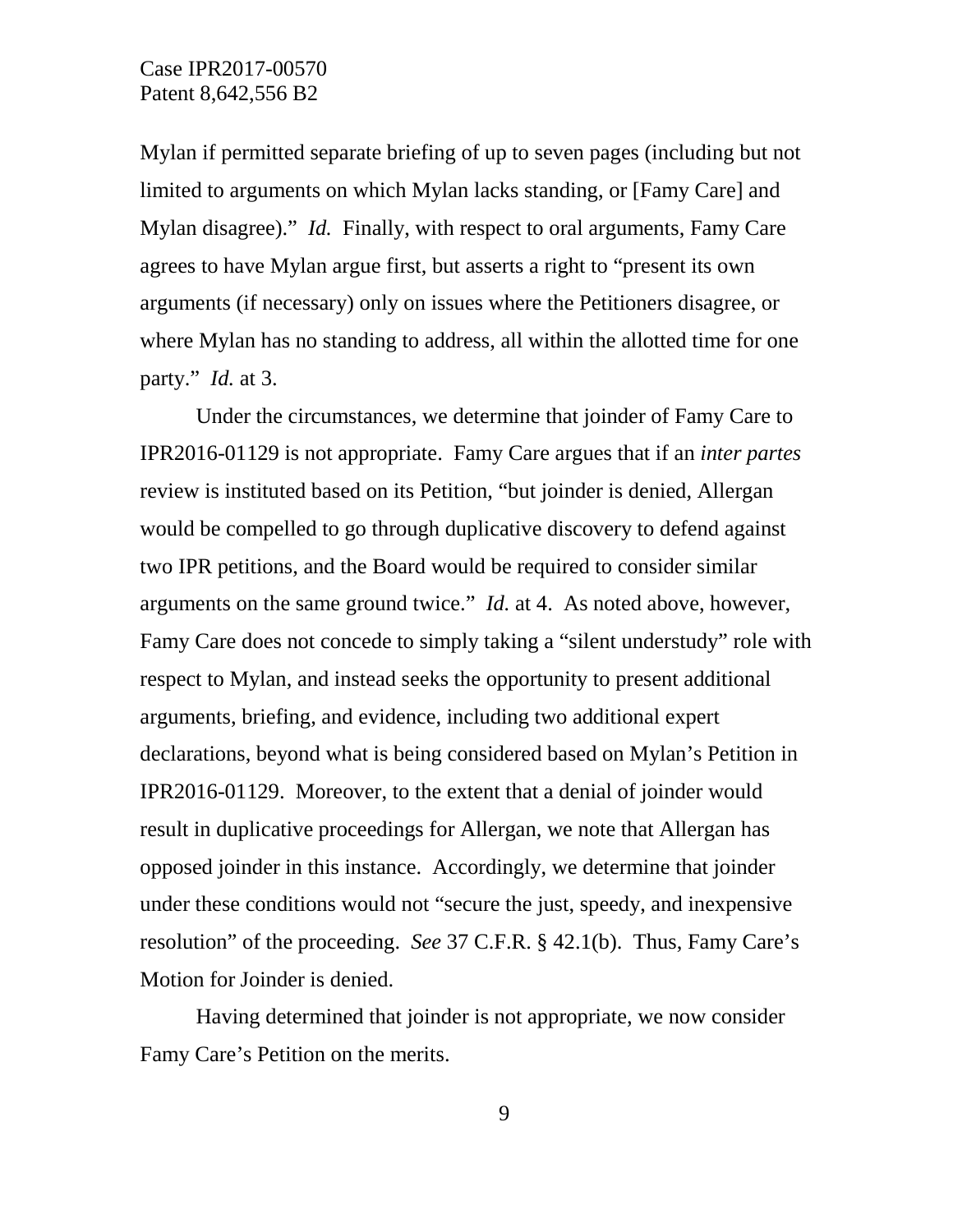#### *B. Person of Ordinary Skill in the Art*

Petitioner asserts that as of September 15, 2003, a person of ordinary skill in the art would likely have had "some combination of: (a) knowledge regarding designing and preparing products intended for ocular administration; and/or (b) the ability to understand results and findings presented or published by others in the field." Pet. 10 (citing Ex. 1002 ¶ 54). Petitioner further contends that this person typically would have an advanced degree, such as a medical degree, or a Ph.D. in organic chemistry, pharmaceutical chemistry, medicinal chemistry, pharmaceutics, physical pharmacy, or a related field, or less education but considerable professional experience in these fields. *Id.*

On this record, we adopt Petitioner's definition of the level of ordinary skill in the art. We further note that the prior art itself demonstrates the level of skill in the art at the time of the invention. *See Okajima v. Bourdeau*, 261 F.3d 1350, 1355 (Fed. Cir. 2001) (explaining that specific findings regarding ordinary skill level are not required "where the prior art itself reflects an appropriate level and a need for testimony is not shown") (quoting *Litton Indus. Prods., Inc. v. Solid State Sys. Corp*., 755 F.2d 158, 163 (Fed. Cir. 1985)).

#### *C. Claim Construction*

In an *inter partes* review, the Board interprets claim terms in an unexpired patent according to the broadest reasonable construction in light of the specification of the patent in which they appear. 37 C.F.R. § 100(b); *Cuozzo Speed Techs., LLC v. Lee*, 136 S. Ct. 2131, 2142 (2016) (affirming applicability of broadest reasonable construction standard to *inter partes*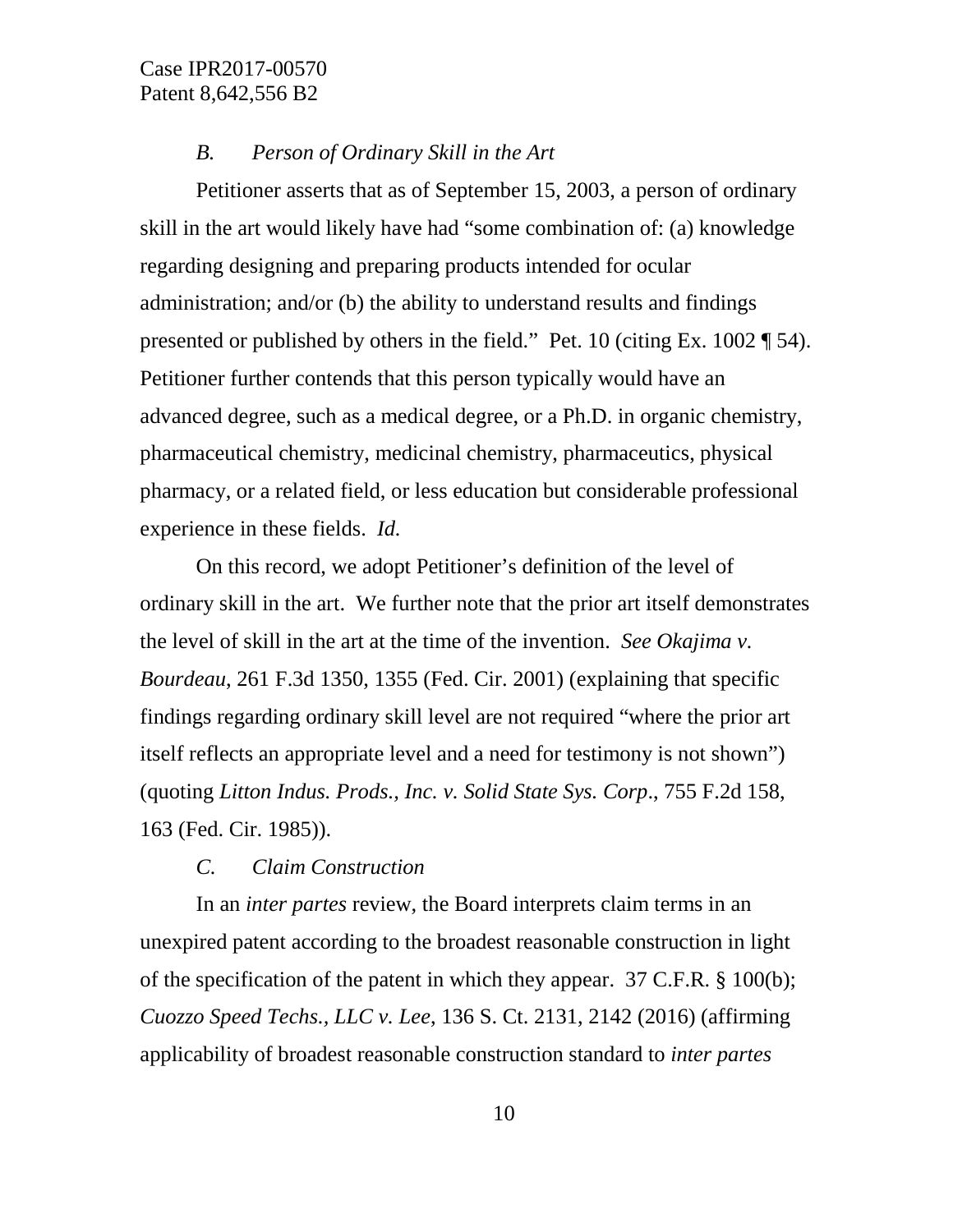review proceedings). Under that standard, and absent any special definitions, we generally give claim terms their ordinary and customary meaning, as would be understood by one of ordinary skill in the art at the time of the invention. *See In re Translogic Tech., Inc.*, 504 F.3d 1249, 1257 (Fed. Cir. 2007). Any special definitions for claim terms must be set forth with reasonable clarity, deliberateness, and precision. *See In re Paulsen*, 30 F.3d 1475, 1480 (Fed. Cir. 1994).

#### *1. "effective"/"therapeutically effective"*

Independent claims 1 and 13 state that the emulsion is "therapeutically effective in treating dry eye disease." Claim 11 recites administering "an effective amount in treating dry eye disease." Petitioner asserts that the plain meaning of the word "therapeutic" includes palliative as well as curative treatments, and, in the context of the '556 patent, an emulsion effective to increase tear production or reduce symptoms is an example of one therapeutically effective in treating dry eye. Pet. 17–18 (citing Ex. 1002 ¶¶ 63–66; Ex. 1003 ¶¶ 76–78).

At this stage of the proceeding, we are persuaded that Petitioner's arguments and evidence support the broadest reasonable interpretation in light of the specification, and find that "effective," "therapeutically effective," and similar terms encompass both palliative and curative treatments of dry eye disease/KCS.

#### *2. Remaining Claim Terms*

Petitioner proposes constructions for a number of additional claim terms. At this stage of the proceeding, we determine it is unnecessary to expressly construe any other claim terms for purposes of this Decision. *See*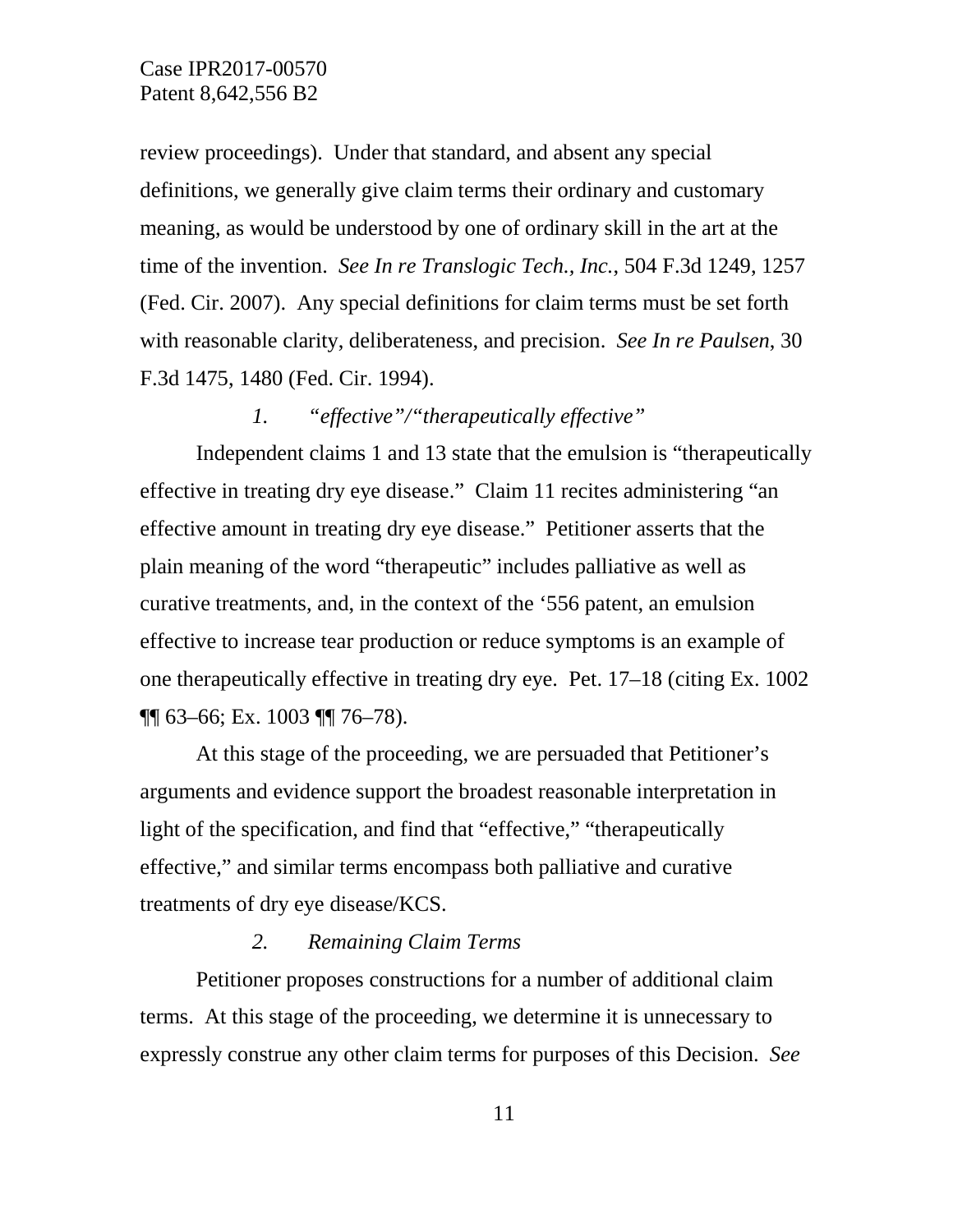*Wellman, Inc. v. Eastman Chem. Co.*, 642 F.3d 1355, 1361 (Fed. Cir. 2011) ("[C]laim terms need only be construed 'to the extent necessary to resolve the controversy.'") (quoting *Vivid Techs., Inc. v. Am. Sci. & Eng'g, Inc*., 200 F.3d 795, 803 (Fed. Cir. 1999)).

*D. Content of the Prior Art*

Petitioner relies upon the following prior art in its challenges.

*1. Ding '979 (Ex. 1006)* Ding '979, assigned to Patent Owner, relates to ophthalmic emulsions including cyclosporin, castor oil, and polysorbate 80 that have a high comfort level and low irritation potential. Ex. 1006, Abstract, 1:4–9. Ding '979 explains that cyclosporins have "known immunosuppressant activity" and have been found "effective in treating immune medicated keratoconjunctivitis sicca (KCS or dry eye disease) in a patient suffering therefrom." *Id.* at 1:10–16. Although the solubility of cyclosporins in water

is extremely low, cyclosporins have some solubility in oily preparations containing higher fatty acid glycerides such as castor oil. *Id.* at 1:40–41, 2:39–42. Ding '979 notes, however, that formulations with a high concentration of oils have several drawbacks, including exacerbation of the symptoms of dry eyes and low thermodynamic activity of cyclosporin, which leads to poorer drug bioavailability. *Id.* at 2:42–57. Accordingly, Ding '979 "is directed to an emulsion system which utilizes higher fatty acid glycerides but in combination with polysorbate 80 which results in an emulsion with a high comfort level and low irritation potential suitable for delivery of medications to sensitive areas such as ocular tissues." *Id.* at  $2:65-3:3$ .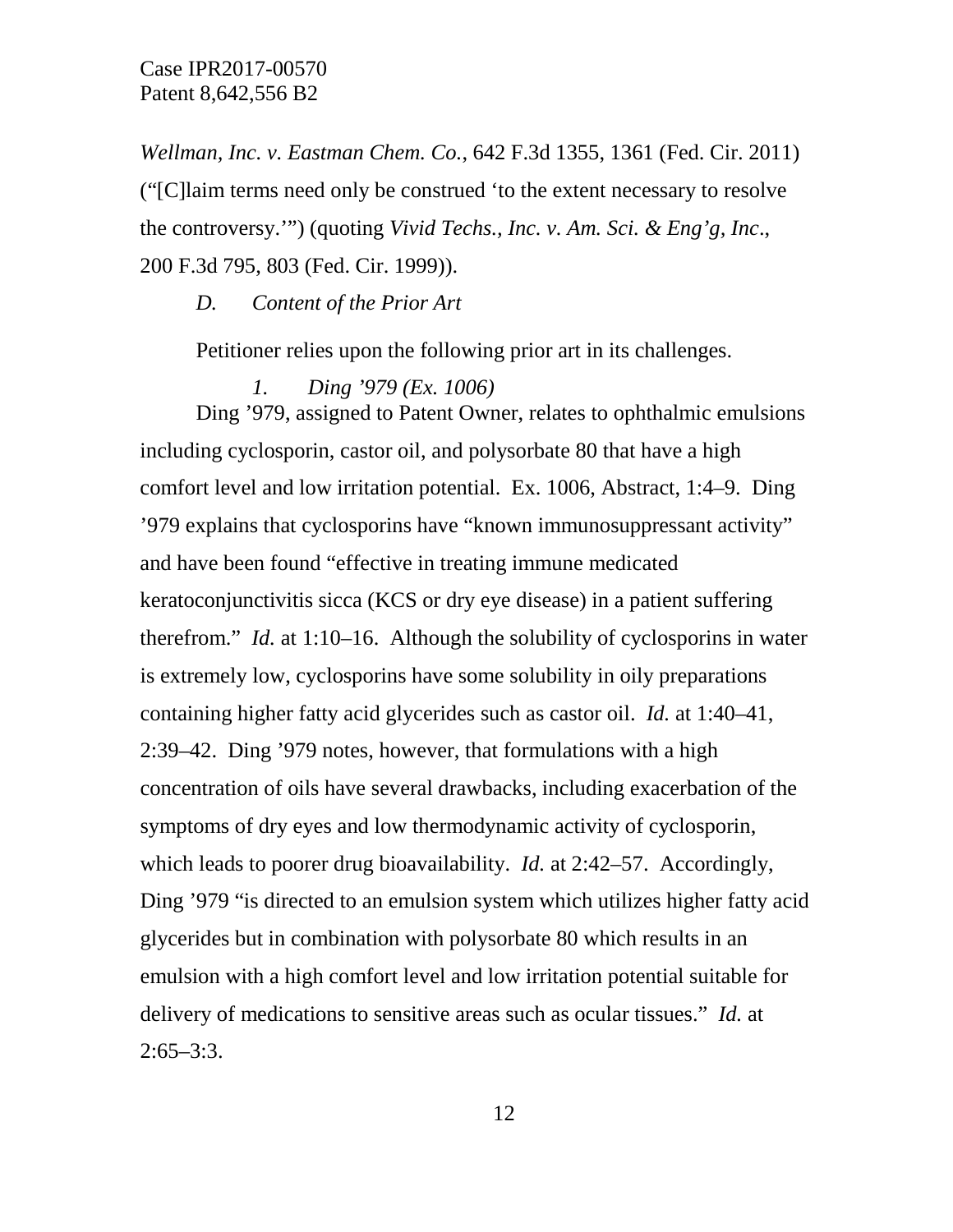Ding '979 discloses that the preferable weight ratio of CsA to castor oil is below 0.16, and more preferably between 0.12 and 0.02. *Id.* at 3:15– 20. Specifically, Ding '979 discloses several compositions as Example 1, shown below:

| Example 1      |             |             |             |             |             |  |
|----------------|-------------|-------------|-------------|-------------|-------------|--|
|                | A           | в           | C           | D           | Е           |  |
| Cyclosporin A  | 0.40%       | 0.20%       | 0.20%       | 0.10%       | 0.05%       |  |
| Castor oil     | 5.00%       | 5.00%       | 2.50%       | 1.25%       | 0.625%      |  |
| Polysorbate 80 | 1.00%       | 1.00%       | 1.00%       | 1.00%       | 1.00%       |  |
| Pemulen ®      | 0.05%       | 0.05%       | 0.05%       | 0.05%       | 0.05%       |  |
| Glycerine      | 2.20%       | 2.20%       | 2.20%       | 2.20%       | 2.20%       |  |
| <b>NaOH</b>    | qs          | qs          | qs          | qs          | qs          |  |
| Purified water | qs          | qs          | qs          | qs          | qs          |  |
| pН             | $7.2 - 7.6$ | $7.2 - 7.6$ | $7.2 - 7.6$ | $7.2 - 7.6$ | $7.2 - 7.6$ |  |

*Id.* at 4:32–43. Example 1 identifies compositions A through E, which contain varying amounts of CsA, castor oil, polysorbate 80, Pemulen®(an acrylate/C10-30 alkyl acrylate cross-polymer), glycerine, sodium hydroxide, and purified water at a pH range of 7.2–7.6. *Id.* According to Ding '979, the formulations of Example 1 was "made for treatment of keratoconjunctivitis sicca (dry eye) syndrome)." *Id.* at 5:10–12.

### *2. Sall (Ex. 1007)*

Sall describes the results of two identical clinical trials—supported by a grant from Patent Owner—in which patients were treated twice daily with either CsA 0.05% or 0.1% ophthalmic emulsions or vehicle for six months. Ex. 1007, Abstract, 631. The study sought to compare the efficacy and safety of CsA 0.05% and 0.1% to vehicle in patients with moderate to severe dry eye disease. *Id.* Sall found that topical treatment with either CsA 0.05% or 0.1% resulted in significantly greater improvements than vehicle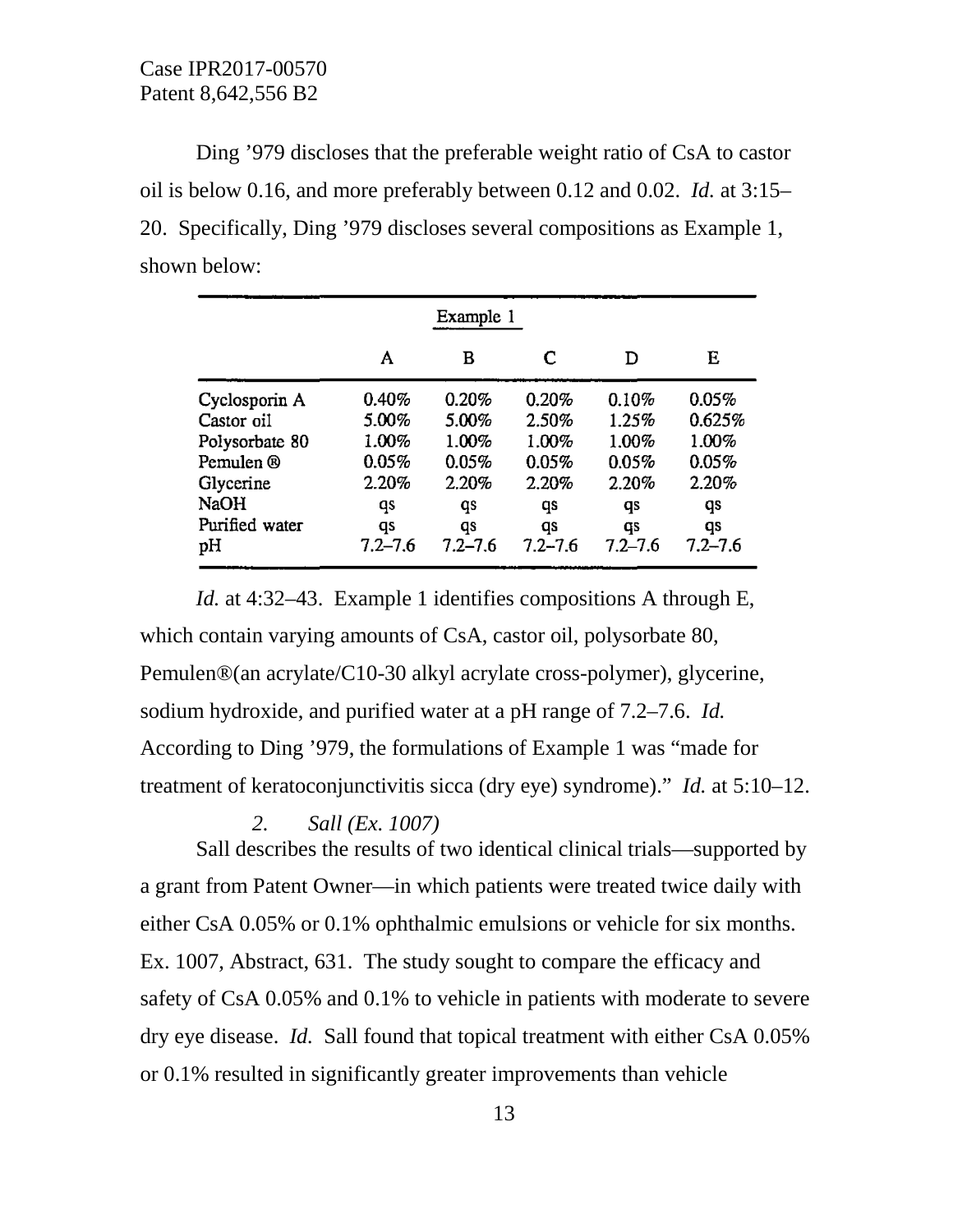treatment in two objective signs of dry eye disease. *Id.* at 637. Sall also found that treatment with CsA 0.05% resulted in significantly greater improvements in several subjective parameters. *Id.* Sall also found that trough blood concentrations of CsA were undetectable in all samples of CsA 0.05%, whereas CsA was quantifiable in only six samples for six different patients in the CsA 0.1% group. *Id.*

Sall notes that the only treatments available for dry eye disease are palliative in nature. *Id.* at 638. In light of the results of the study, Sall states that it "represents the first therapeutic treatment specifically for dry eye disease and a significant breakthrough in the management of this common and frustrating condition." *Id.*

#### *3. Acheampong (Ex. 1008)*

Acheampong describes a study by Patent Owner as part of its evaluation of the clinical efficacy of 0.05%–0.4% cyclosporin emulsion for the treatment of immuno-inflammatory eye diseases such as dry eye syndrome. Ex. 1008, 1001. Acheampong describes the results of its research to determine the ocular tissue distribution of cyclosporin in rabbits and dogs, and to compare tissue concentrations in rabbits, dogs, and humans after topical administration. *Id.*

In the study of humans, the subjects with dry eye disease received an eyedrop of vehicle or 0.05%, 0.1%, 0.2%, or 0.4% cyclosporin emulsions twice daily for 12 weeks. *Id.* at 1002. Blood samples were collected from all subjects at morning troughs after 1, 4, and 12 weeks of dosing, and from certain subjects at 1, 2, and 4 hours after the last dose at week 12. *Id.* Acheampong found that the human blood cyclosporin A concentrations were less than 0.2 ng/ml for each emulsion, which is lower than the 20-100 ng/ml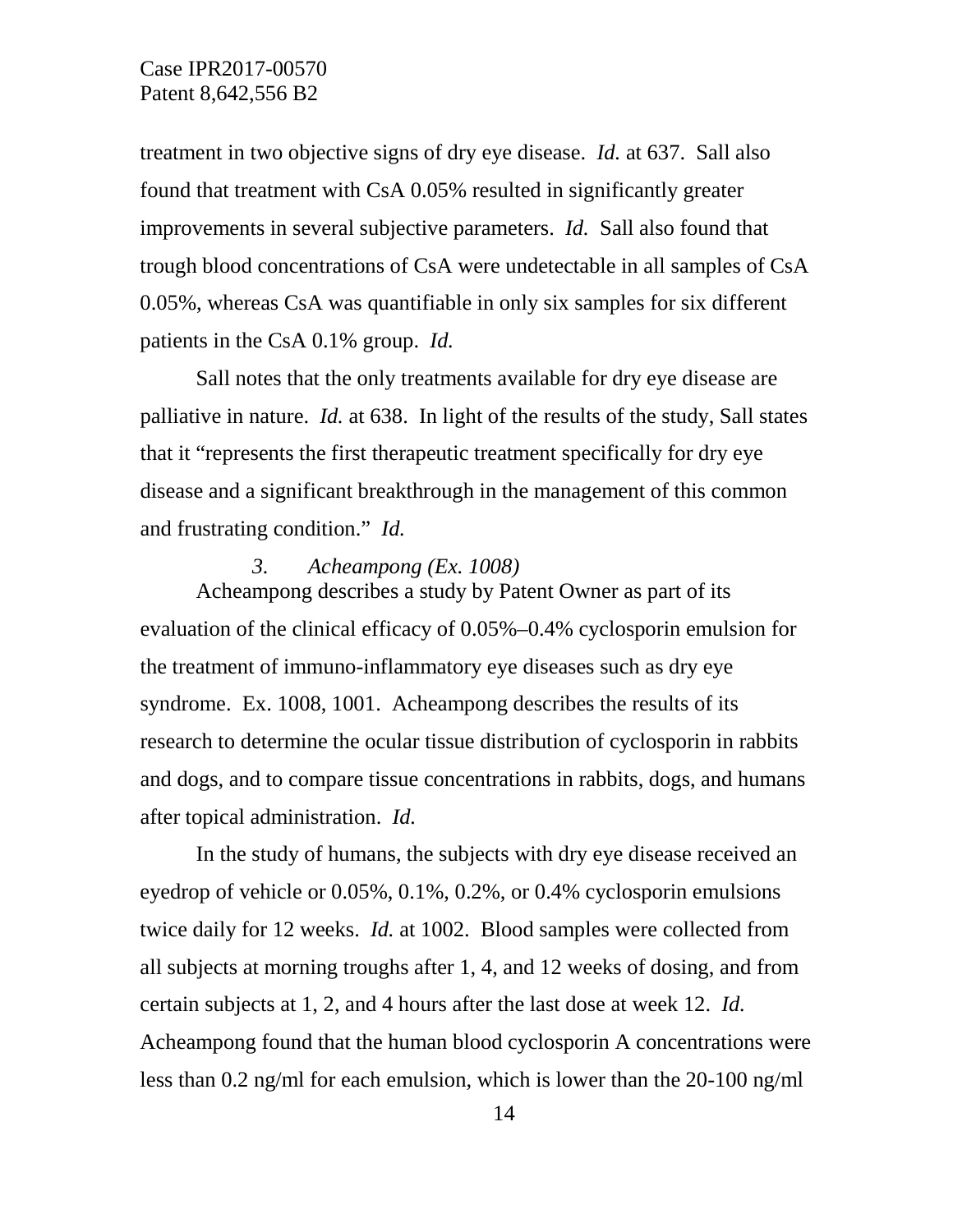blood trough concentration used for monitoring the safety of patients receiving systemic cyclosporin therapy. *Id.* at 1004.

#### *4. Glonek (Ex. 1009)*

Glonek relates to a dry eye treatment process and a composition "capable of augmenting and maintaining a stable tear film over the ocular surface and/or delivering a medicant to said surface without causing substantial blurring of vision." Ex. 1009, 1:25–29. Glonek teaches that "an emulsion over the surface of the eye is expected to cause blurring" and "[t]he duration of blur is dependent upon the time required for the emulsion to differentiate and form separate layers replicating a tear film. . . . [I]t is preferred that the emulsion be stable for long term storage, but rapidly differentiate in the eye." *Id.* at 6:37–50. Glonek studied the effect of surfactant concentration in different emulsion formulations, and concluded that "[t]he lower concentrations resulted in poor to fair tear film formation up to about 0.05% surfactant content," whereas the "[b]est results were obtained within a range of from 0.05 to 0.15% surfactant. Additional surfactant provided little improvement and blurring occurred at the higher concentrations." *Id.* at 20:25–31.

## *E. Anticipation of Claims 1–20 by Ding '979*

Petitioner contends that claims 1−20 of the '556 patent are anticipated by Ding '979. Pet. 28−40. In support of its assertion that Ding '979 teaches each element of the challenged claims, Petitioner sets forth the teachings of Ding '979 discussed above. Petitioner also provides a claim chart including citations to Ding '979. *Id.* at 21–27.

We recognize that that Ding '979 does not disclose the specific composition of the challenged claims having 0.05% by weight CsA, 1.25%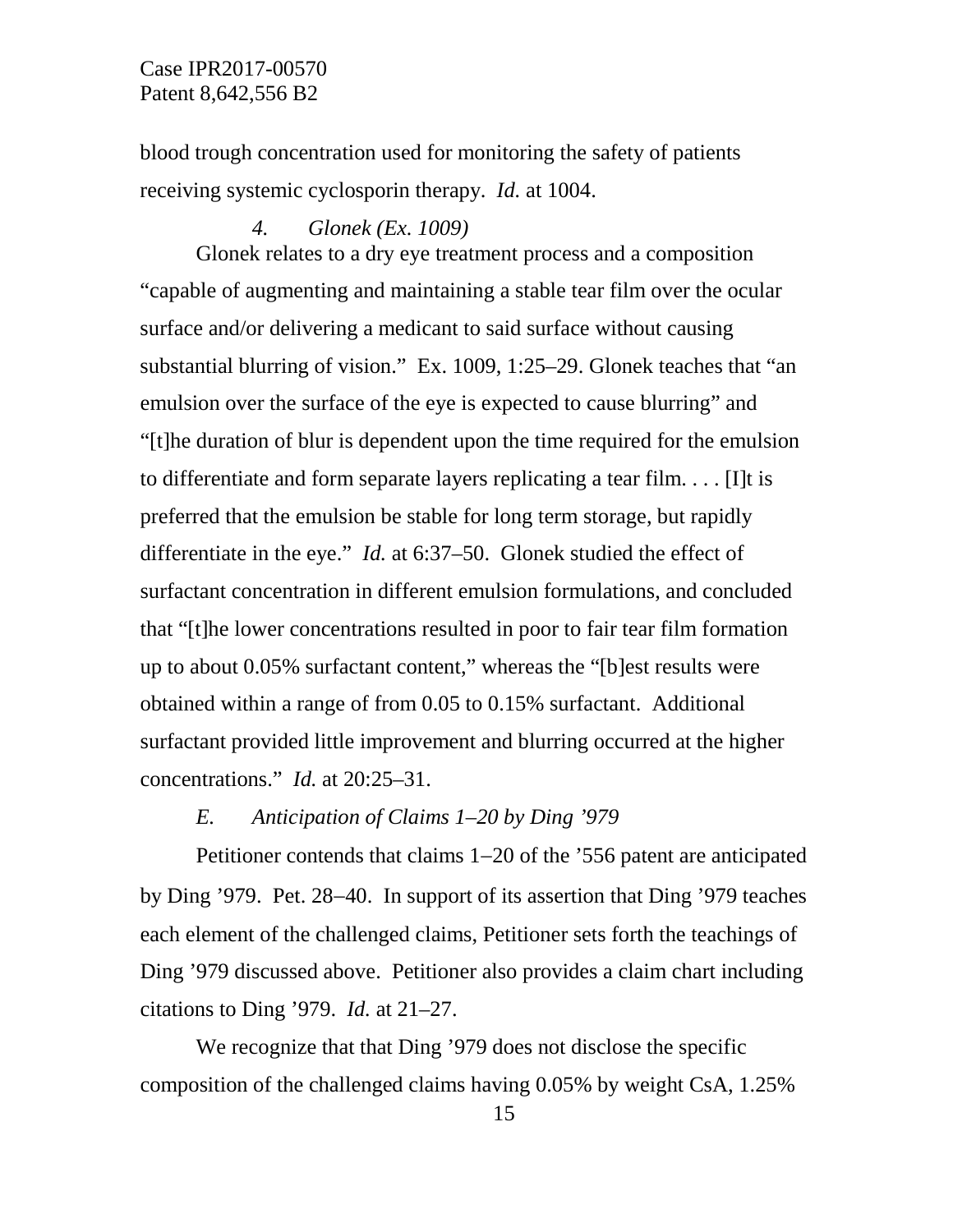by weight castor oil, polysorbate 80, and an acrylate/C10-30 alkyl acrylate polymer. However, Ding '979 discloses five specific compositions having the following CsA/castor oil ratios: 0.40%/5.00% (Sample A), 0.20%/5.00% (Sample B), 0.20%/2.50% (Sample C), 0.10%/1.25% (Sample D), and 0.05%/0.625% (Sample E). Ex. 1006, 4:30−45. With respect to the CsA and castor oil elements, Petitioner points out that Example 1E of Ding '979 specifically uses 0.05% CsA, and that Example 1D specifically uses 1.25% castor oil. Pet. 30 (citing Ex. 1006, 4:33–43). Additionally, Ding '979 discloses that the weight ratio of CsA to castor oil is below 0.16 and preferably between 0.12 and 0.02. Ex. 1006, 3:15−20. A composition containing 0.05% cyclosporin/1.25% castor oil yields a weight ratio of cyclosporin to castor oil of 0.04, which falls within the range disclosed in Ding '979.

The primary issue presented is whether one skilled in the art would "at once envisage" the claimed composition based on the ratio range and examples disclosed in Ding '979. *See Kennametal, Inc. v. Ingersoll Cutting Tool Co.*, 780 F.3d 1376, 1381 (Fed. Cir. 2015) ("[A] reference can anticipate a claim even if it 'd[oes] not expressly spell out' all the limitations arranged or combined as in the claim, if a person of skill in the art, reading the reference, would 'at once envisage' the claimed arrangement or combination."). Here, based on the current record, Petitioner has demonstrated a reasonable likelihood of showing that the skilled artisan would have at once envisaged a combination that includes about 0.05% CsA and about 1.25% castor oil based on Ding '979. Furthermore, on the present record, there is insufficient evidence demonstrating the criticality of the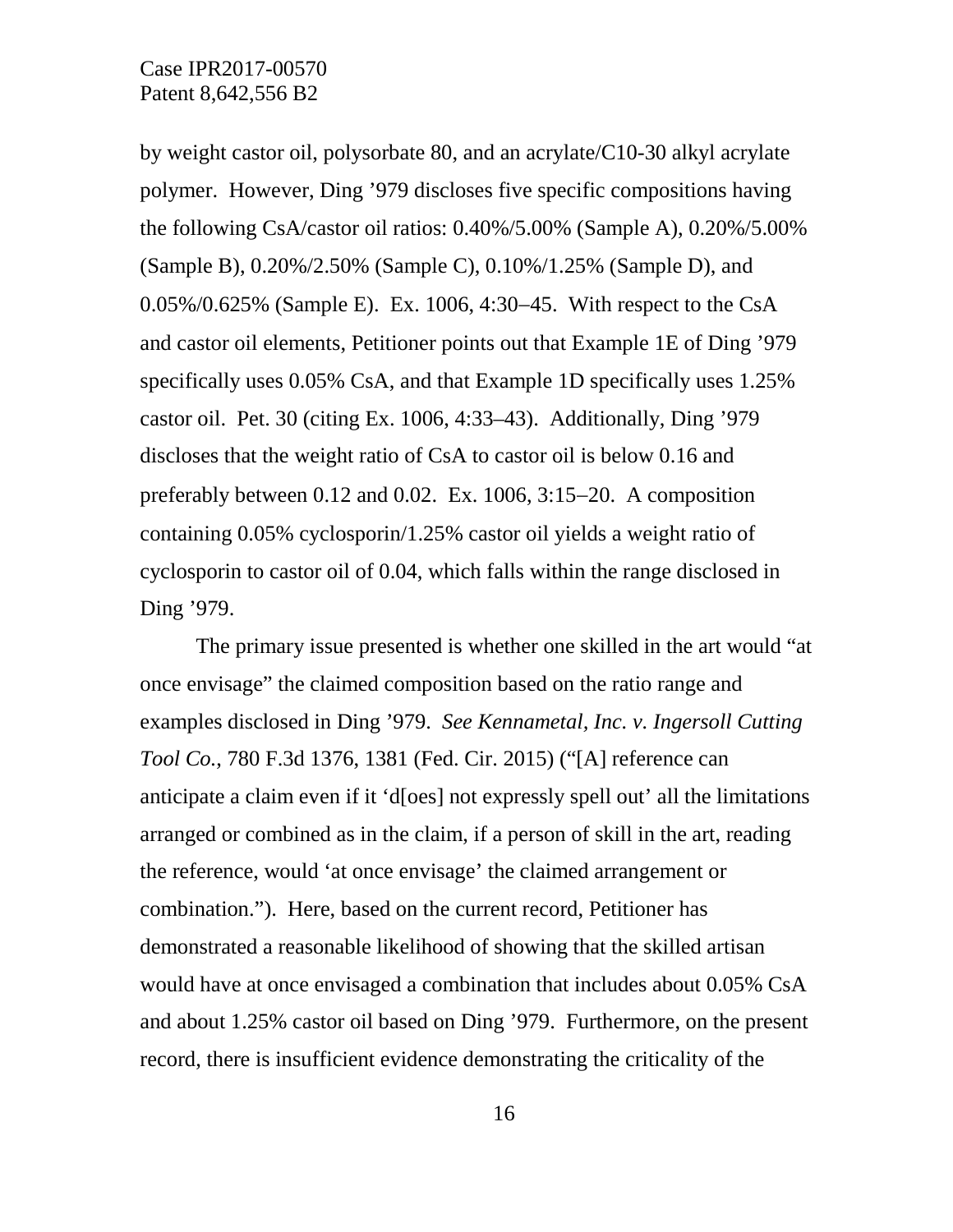claimed amounts or any difference in the claimed emulsion where CsA and castor oil are present across the range disclosed in the prior art. *See ClearValue, Inc. v. Pearl River Polymers, Inc.*, 668 F.3d 1340, 1345 (Fed. Cir. 2012) (explaining the importance of establishing the criticality of a claimed range to the claimed invention in order to avoid anticipation by a prior art reference disclosing a broader range); *see also Ineos USA LLC v. Berry Plastics Corp*., 783 F.3d 865, 870 (Fed. Cir. 2015) (finding that patentee failed to establish that certain properties would differ if range from prior art patent was substituted for range of limitation); *OSRAM Sylvania, Inc. v. Am. Induction Techs., Inc*., 701 F.3d 698, 705−06 (Fed. Cir. 2012) (emphasizing that "how one of ordinary skill in the art would understand the relative size of a genus or species in a particular technology is of critical importance").

Accordingly, on the current record, we determine that there is a reasonable likelihood that Petitioner would prevail in demonstrating the unpatentability of claims 1−20 as anticipated by Ding '979.

#### *F. Obviousness of Claims 1–20 Based on Ding '979 and Sall*

Petitioner contends that claims 1–20 are rendered obvious by the combined teachings of Ding '979 and Sall. Pet. 40–54. The primary issue before us is whether it would have been obvious to use the particular concentrations of 0.05% CsA and 1.25% castor oil recited in the challenged claims.

As noted above, Ding '979 specifically identifies examples that include 0.05% CsA and 1.25% castor oil, albeit not as part of the same composition. Ex. 1006, 4:32–43. Petitioner contends, however, that the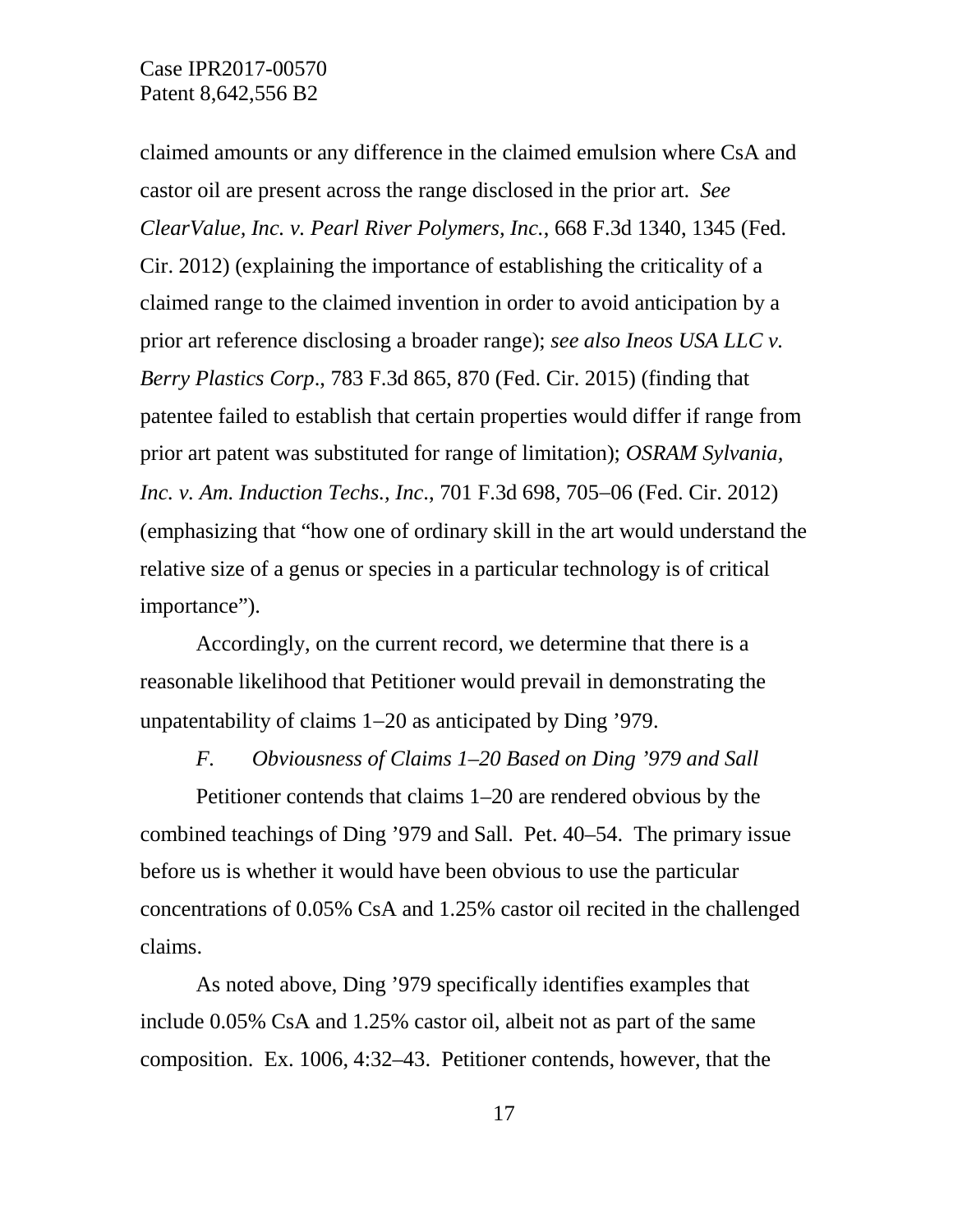skilled artisan would have looked to Sall's teachings regarding 0.05% and 0.10% CsA emulsions in formulating a topical emulsion for dry eye treatment. Pet. 41. (citing Ex. 1007, 1; Ex. 1002 ¶218, Ex. 1003 ¶ 126–129).

Upon consideration of the arguments set forth in the Petition, we conclude that Petitioner has shown a reasonable likelihood that a skilled artisan would have found it obvious to make the castor oil concentration in the emulsion to reach the claimed amount of 1.25% by balancing the need to minimize any undesirable effects associated with castor oil used at an excessive concentration with the desire to take advantage of the "substantial palliative benefits" of castor oil for the treatment of dry eye. Pet. 42; Ex. 1007, 1. *See In re Peterson*, 315 F.3d 1325, 1330 (Fed. Cir. 2003) ("The normal desire of scientists or artisans to improve upon what is already generally known provides the motivation to determine where in a disclosed set of percentage ranges is the optimum combination of percentages."); *In re Boesch*, 617 F.2d 272, 276 (CCPA 1980) ("[D]iscovery of an optimum value of a result effective variable in a known process is ordinarily within the skill of the art." (citations omitted)).

Thus, based on the arguments presented and evidence of record, we determine that Petitioner has demonstrated a reasonable likelihood that claims 1–20 are obvious over the teachings of Ding '979 and Sall.

*G. Obviousness of Claims 14 and 19 Based on Ding '979, Sall, and Glonek*

Petitioner asserts that claims 14 and 19 are unpatentable as obvious over Ding '979, Sall, and Glonek. Pet. 54–55.

Claim 14 recites a topical ophthalmic emulsion with the same ingredients as claim 1, and further recites that the emulsion "breaks down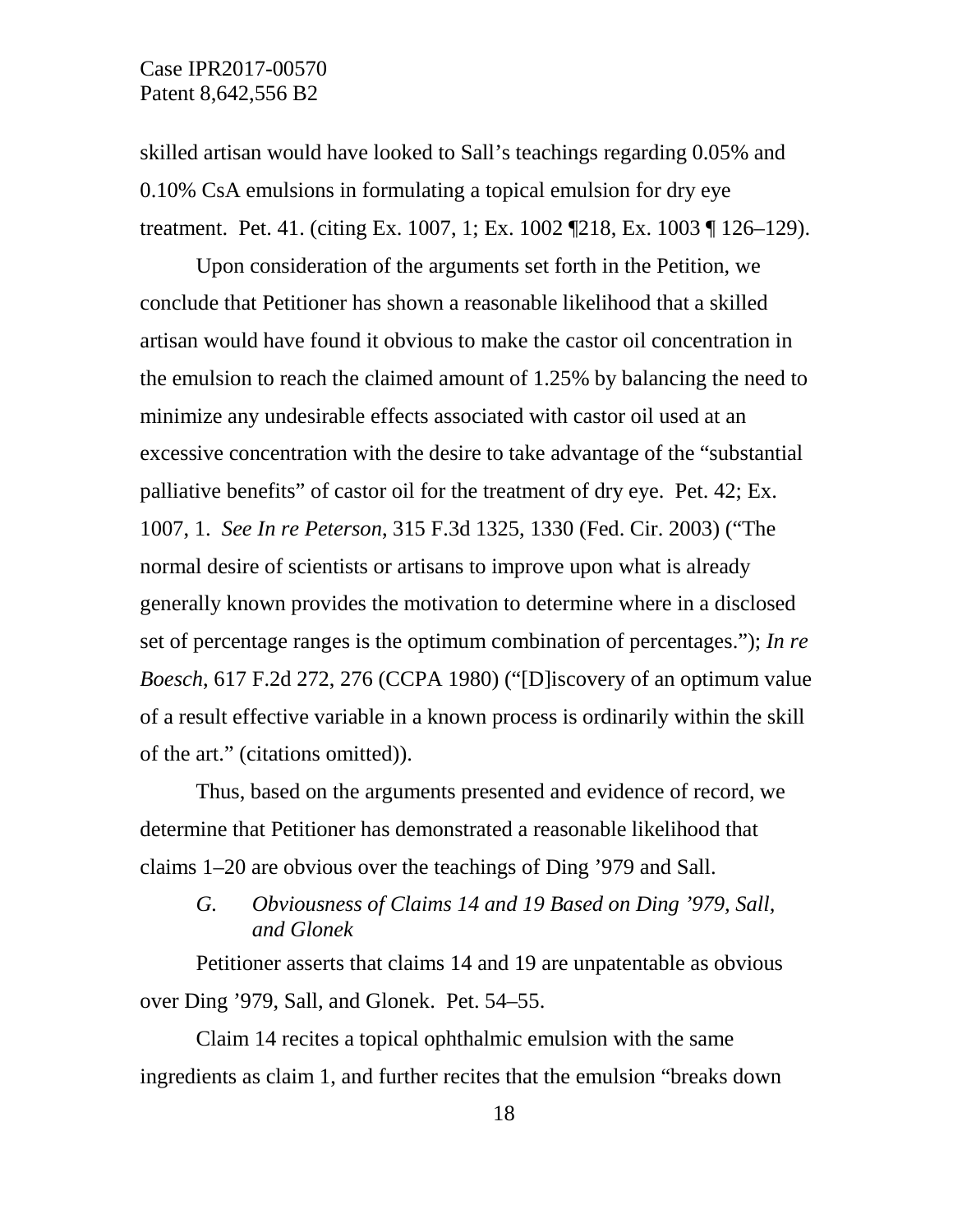more quickly in the eye of a human . . . thereby reducing vision distortion" as compared to a second emulsion with only half as much castor oil. Claim 19 depends from claim 14, and recites that "when the first topical ophthalmic emulsion is administered to an eye of a human, the blood of the human has substantially no detectable concentration of cyclosporin A."

Petitioner asserts "Glonek discloses oil-in-water emulsions for the treatment of dry eye which are formulated so 'blurred vision is reduced or eliminated and the residence time of tear film on the eye is prolonged.'" Pet. 54 (citing Ex. 1009, 3:3–7). Petitioner also relies upon Glonek's teaching that "[t]he duration of the blurring is dependent upon the time required for the emulsion to differentiate and form separate layers," and that "it is preferred that the emulsion be stable for long term storage, but rapidly differentiate in the eye." *Id.* at 55 (citing Ex. 1009, 6:37–40, 6:48–50). Based on these teachings of Glonek, Petitioner contends that a skilled artisan "would reasonably expect a 1.25% castor oil emulsion to break down into its differentiated eye layers faster than a 0.625% castor oil emulsion because of the increased instability from the higher oil concentration, and that the faster differentiation would result in a reduction of blurring." *Id.* (citing Ex. 1002 ¶ 271; Ex. 1003 ¶¶ 167–169).

Based on the arguments presented and evidence of record, we determine that Petitioner has demonstrated a reasonable likelihood that claims 14 and 19 are obvious over the teachings of Ding '979, Sall, and Glonek.

*H. Obviousness of Claims 11 and 18–20 Based on Ding '979, Sall, and Acheampong*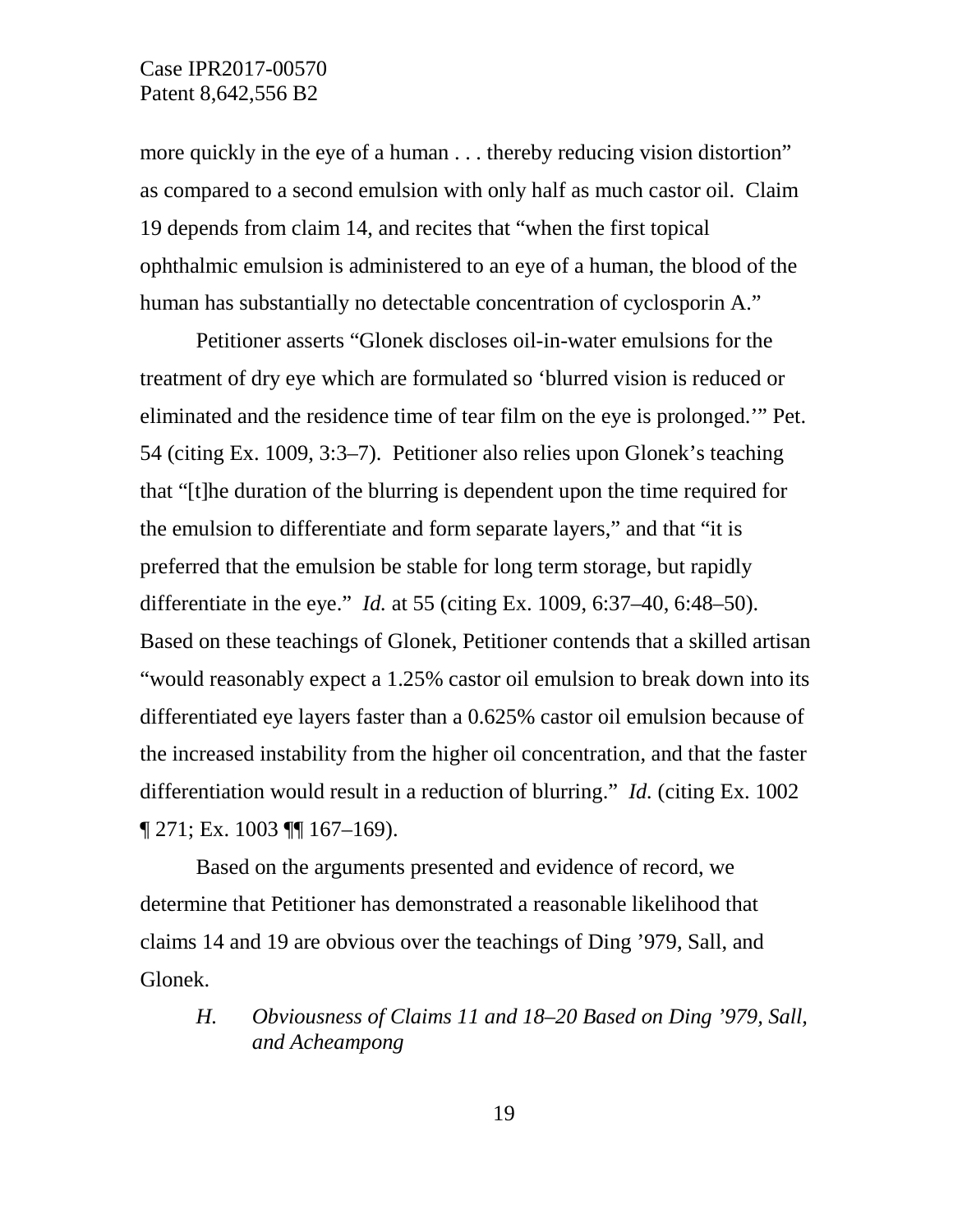Petitioner asserts that claims 11 and 18–20 are unpatentable as obvious over Ding '979, Sall, and Acheampong. Pet. 55–57.

Claims 11, 18, and 20 depend from independent claims 1, 13, and 15 respectively and further recite that "when the first topical ophthalmic emulsion is administered to an eye of a human, the blood of the human has substantially no detectable concentration of cyclosporin A." Petitioner asserts that Acheampong teaches that an emulsion with 0.05% CsA resulted in no detectable CsA in the blood, even at the maximum time point. Pet. 56 (citing Ex. 1008, 6 (Table 1); Ex. 1002 ¶¶ 274–77; Ex. 1003 ¶¶ 172–78). Petitioner asserts that Acheampong, together with Sall's teaching, would provide a skilled artisan with a reasonable expectation of success that when the 0.05% CsA-in-castor oil emulsion is administered to the eye there is "substantially no detectable concentration of cyclosporin A" in the blood. *Id.* at 57.

Based on the arguments presented and evidence of record, we determine that Petitioner has demonstrated a reasonable likelihood that claims 11, 18, and 20 are obvious over the teachings of Ding '979, Sall, and Acheampong.

# *I. Obviousness of Claim 19 Based on Ding '979, Sall, Glonek, and Acheampong*

Petitioner asserts that claim 19 is unpatentable as obvious over Ding '979, Sall, Glonek, and Acheampong. Pet. 57. Petitioner contends that "[t]he obviousness of the blood level limitation of claim 19 is further demonstrated by Acheampong for the reasons explained in Ground 4." *Id.* (citing Ex. 1002 ¶ 278; Ex. 1003 ¶¶ 179–82).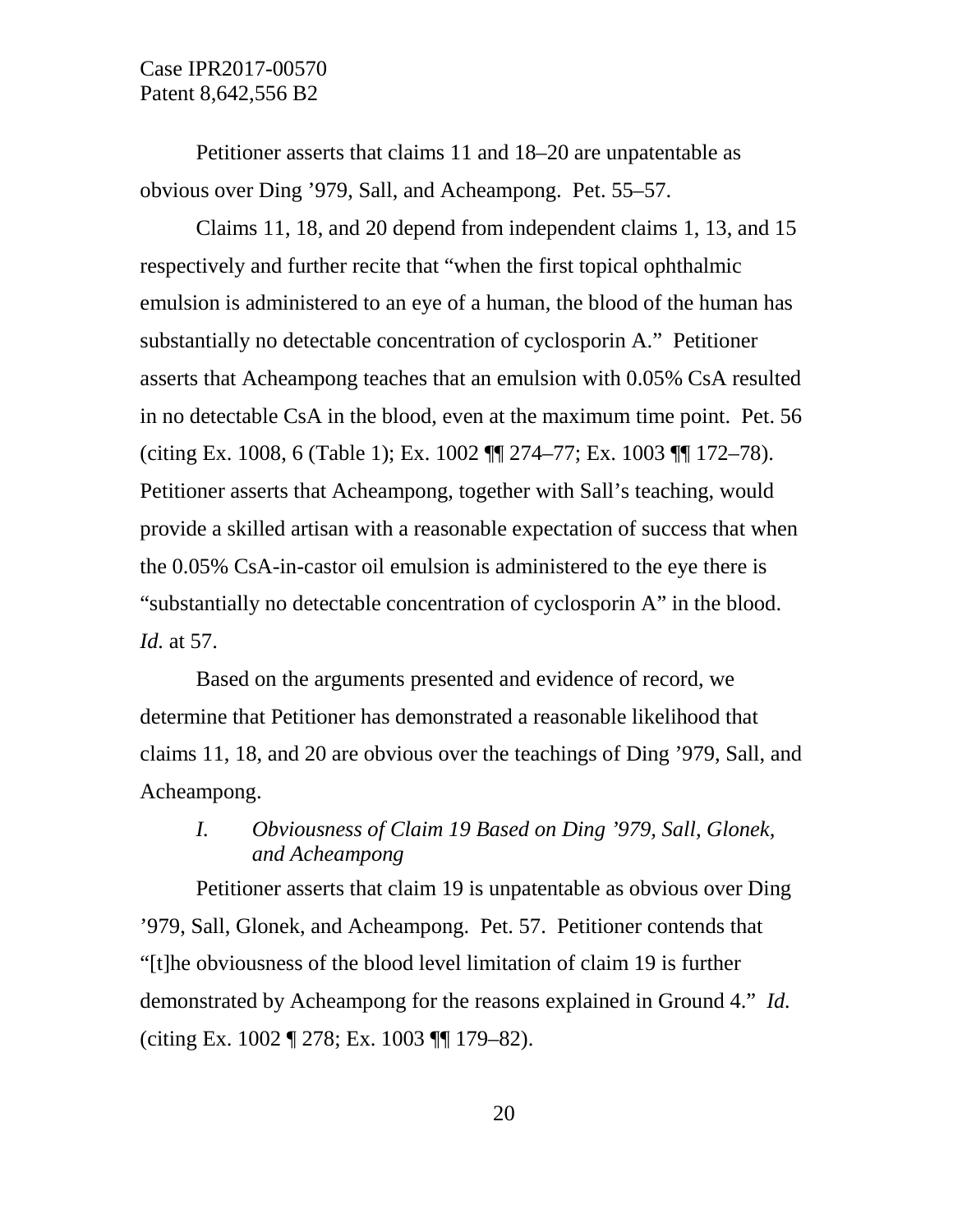Based on the arguments presented and evidence of record, we determine that Petitioner has demonstrated a reasonable likelihood that claim 19 is obvious over the teachings of Ding '979, Sall, Glonek, and Acheampong.

### III. CONCLUSION

We conclude that Petitioner has established a reasonable likelihood of prevailing on its assertions that claims 1–20 of the '556 patent are unpatentable as anticipated and/or obvious.

At this stage of the proceeding, the Board has not made a final determination as to the patentability of any challenged claim or the construction of any claim term. Thus, our view with regard to any conclusion reached in the foregoing could change upon consideration of Patent Owner's merits response and upon completion of the current record.

#### IV. ORDER

Accordingly, it is

ORDERED that trial is instituted in IPR2017-00570 on the following grounds:

A. Claims 1–20 under 35 U.S.C. § 102(b) as anticipated by Ding '979,

B. Claims 1–20 under 35 U.S.C. § 103(a) as obvious over Ding '979 and Sall,

C. Claims 14 and 19 under 35 U.S.C. § 103(a) as obvious over Ding '979, Sall, and Glonek,

D. Claims 11, 18, and 20 under 35 U.S.C. § 103(a) as obvious over Ding '979, Sall, and Acheampong,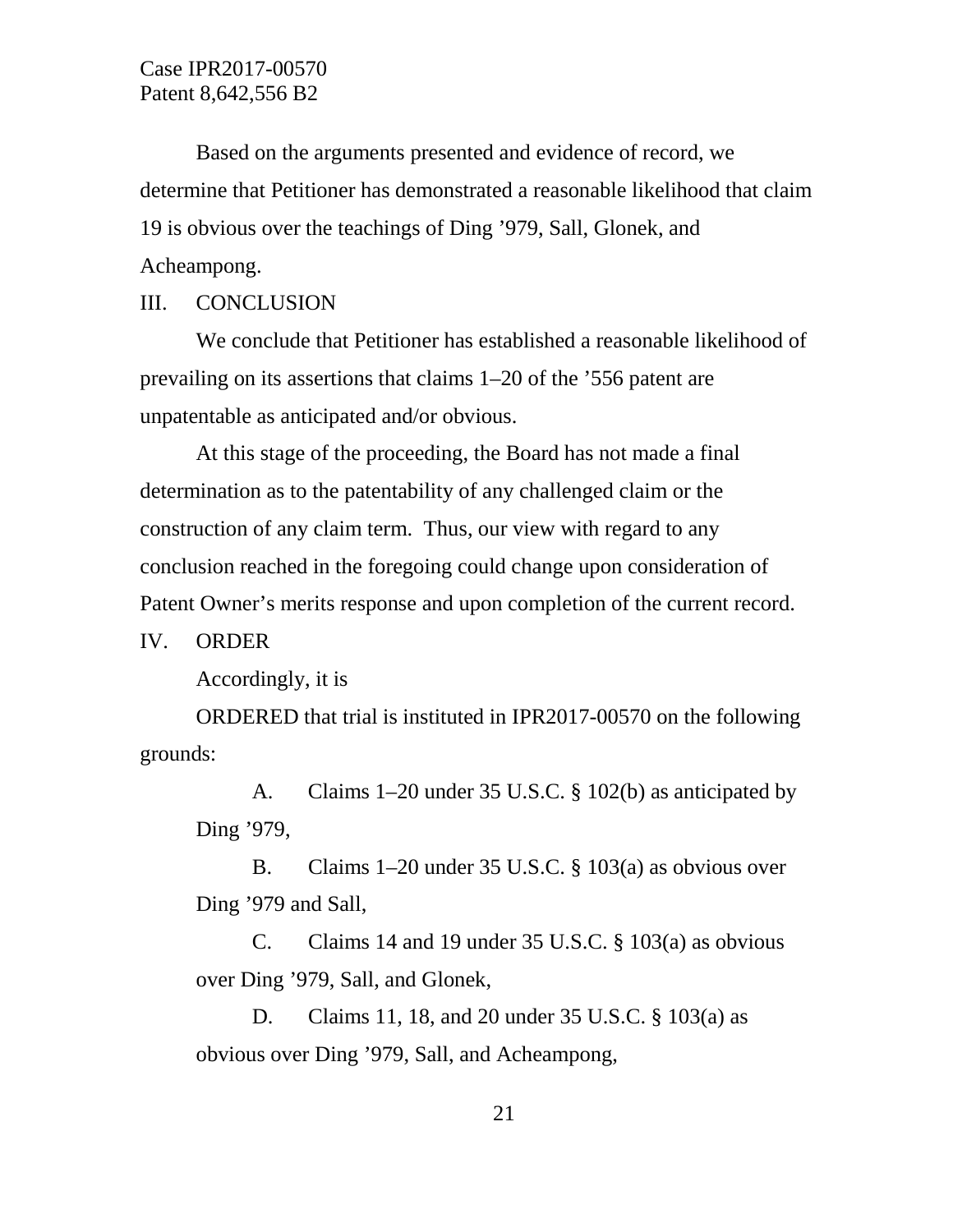E. Claim 19 under 35 U.S.C. § 103(a) as obvious over Ding '979, Sall, Glonek, and Acheampong;

FURTHER ORDERED that pursuant to 35 U.S.C. § 314(c) and 37 C.F.R. § 42.4, notice is hereby given of the institution of a trial commencing on the entry date of this decision; and

FURTHER ORDERED that Famy Care's Motion for Joinder with IPR2016-01129 is *denied*.